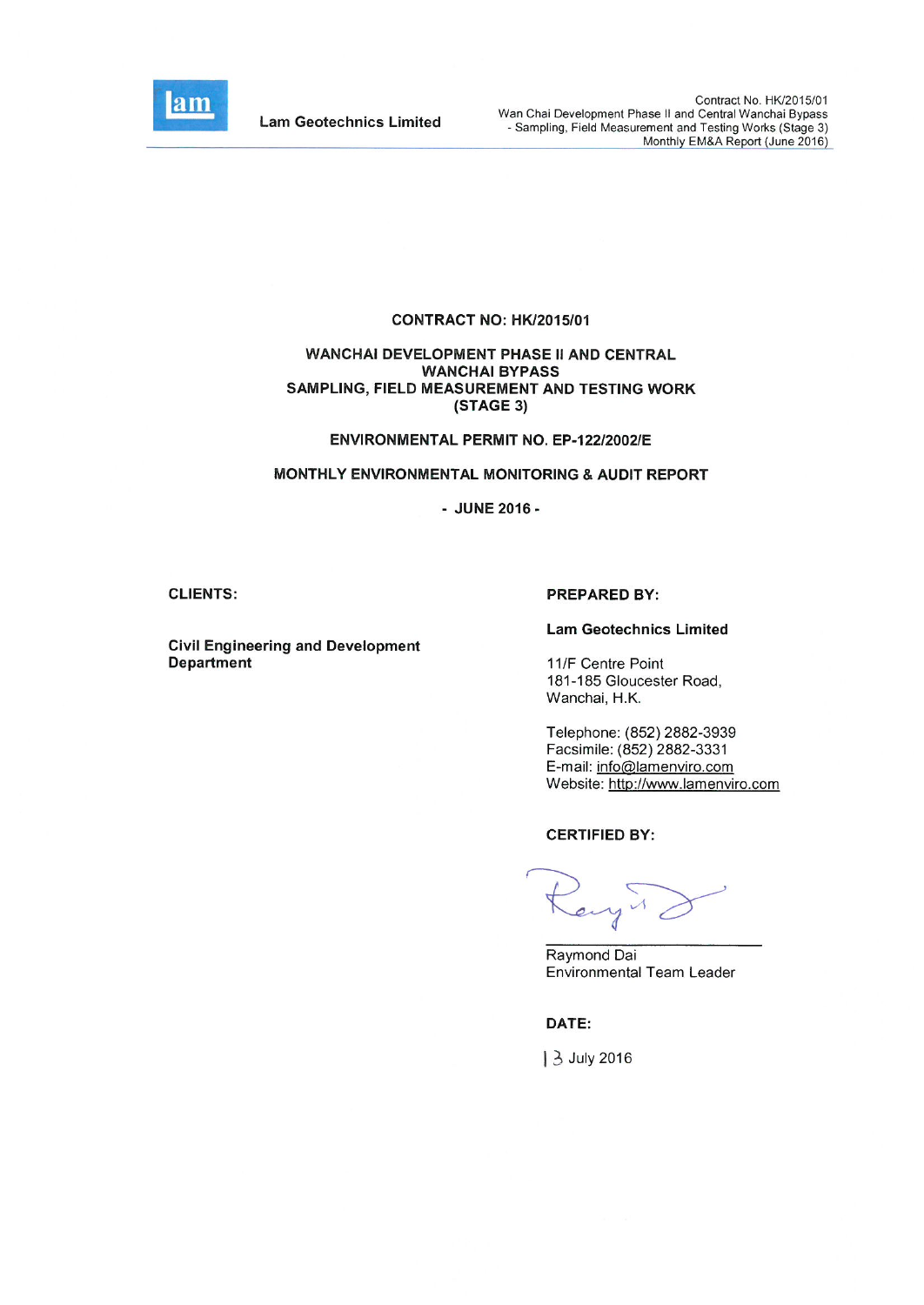

Ref.: AACWBIECEM00\_0\_8308L.16

13 July 2016

**AECOM Asia Company Limited** 

By Post and Fax (2691 2649)

11/F, Tower 2 **Grand Central Plaza** 138 Shatin Rural Committee Road Shatin, New Territories **Hong Kong** 

Attention: Mr. Conrad Ng

Dear Mr. Ng,

# Re: Wan Chai Development Phase II and Central-Wan Chai Bypass Monthly Environmental Monitoring and Audit Report (June 2016) for EP-122/2002/E

Reference is made to the Environmental Team's submission of the captioned Monthly Environmental Monitoring and Audit (EM&A) Report for June 2016 received by e-mail on 13 July 2016.

Please be informed that we have no adverse comment on the captioned submission. We write to verify the captioned submission in accordance with Condition 4.6 of the captioned Environmental Permit.

Please do not hesitate to contact the undersigned should you have any queries.

Yours faithfully,

David Yeung **Independent Environmental Checker** 

 $C.C.$ 

| CEDD         | Mr. Stephen Lo                                        | by fax: 2577 5040 |
|--------------|-------------------------------------------------------|-------------------|
| <b>AECOM</b> | Mr. Francis Leong / Mr. Stephen Lai by fax: 2691 2649 |                   |
| Lam          | Mr. Raymond Dai                                       | by fax: 2882 3331 |

Q:\Projects\AACWBIECEM00\Corr\AACWBIECEM00\_0\_8308L.16.docx

Ramboll Environ Hong Kong Limited 英環香港有限公司 Room 2403, 24/F., Jubilee Centre, 18 Fenwick Street, Wanchai, Hong Kong Tel: 852.3465 2888 Fax: 852.3465 2899 www.Ramboll-Environ.com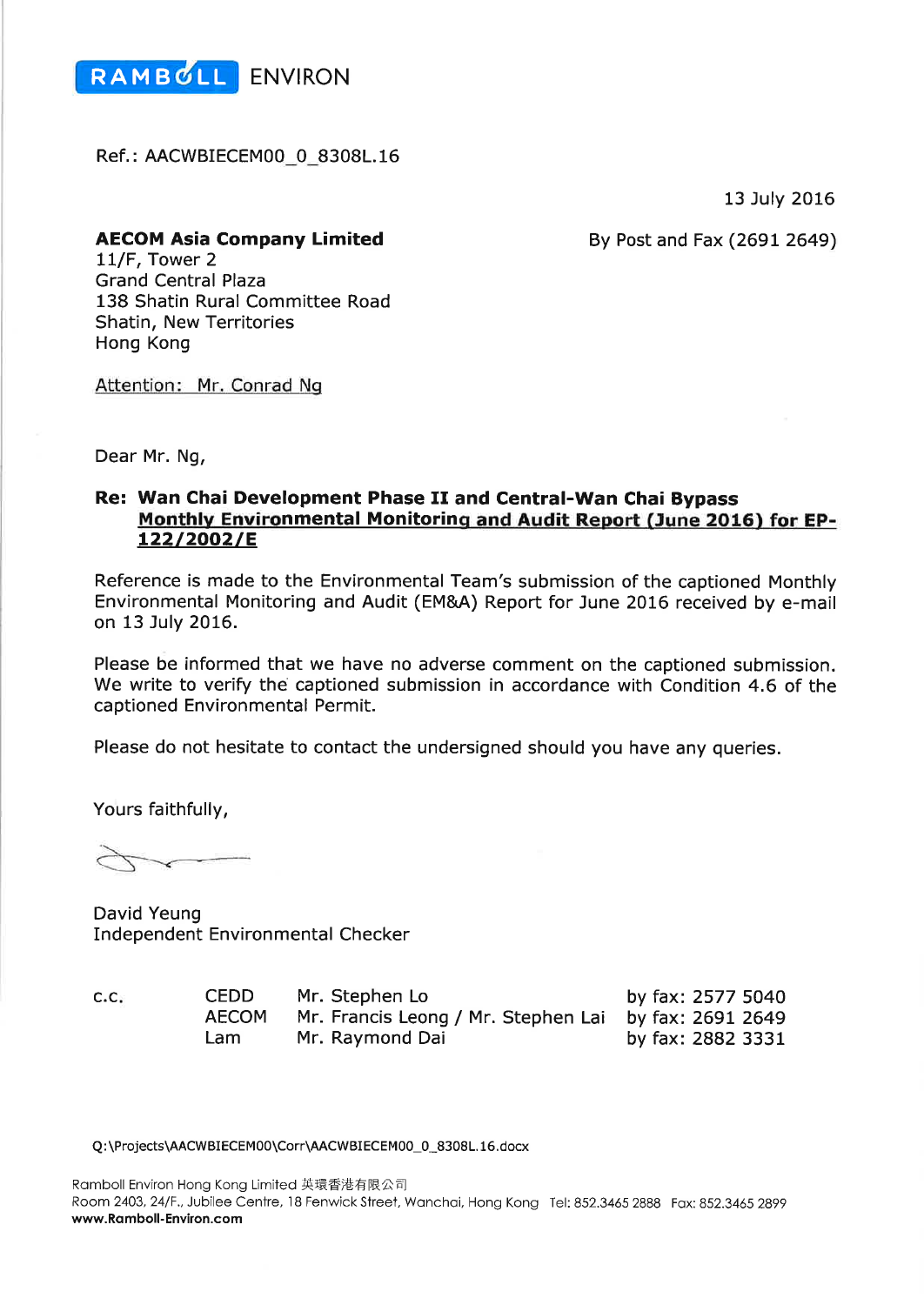

# **TABLE OF CONTENTS**

| 1            |                                 |                                                                                                                                                     |  |
|--------------|---------------------------------|-----------------------------------------------------------------------------------------------------------------------------------------------------|--|
|              | 1.1<br>1.2                      |                                                                                                                                                     |  |
| $\mathbf{2}$ |                                 |                                                                                                                                                     |  |
|              | 2.1<br>2.2<br>2.3               |                                                                                                                                                     |  |
| 3            |                                 |                                                                                                                                                     |  |
|              | 3.1                             | Status of Environmental Licensing and Permitting under the Project 13                                                                               |  |
| 4            |                                 |                                                                                                                                                     |  |
|              | 4.1<br>4.2<br>4.3               |                                                                                                                                                     |  |
| 5            |                                 |                                                                                                                                                     |  |
|              | 5.1<br>5.2<br>5.3<br>5.4        |                                                                                                                                                     |  |
| 6            |                                 |                                                                                                                                                     |  |
|              | 6.1<br>6.2<br>6.3<br>6.4<br>6.5 | Review of the Reasons for and the Implications of Non-compliance  27<br>Summary of action taken in the event of and follow-up on non-compliance  27 |  |
| 7            |                                 | <b>CUMULATIVE CONSTRUCTION IMPACTS DUE TO THE CONCURRENT</b>                                                                                        |  |
| 8            |                                 |                                                                                                                                                     |  |
| 9            |                                 | COMPLAINTS, NOTIFICATION OF SUMMONS AND PROSECUTION  30                                                                                             |  |
| 10           |                                 |                                                                                                                                                     |  |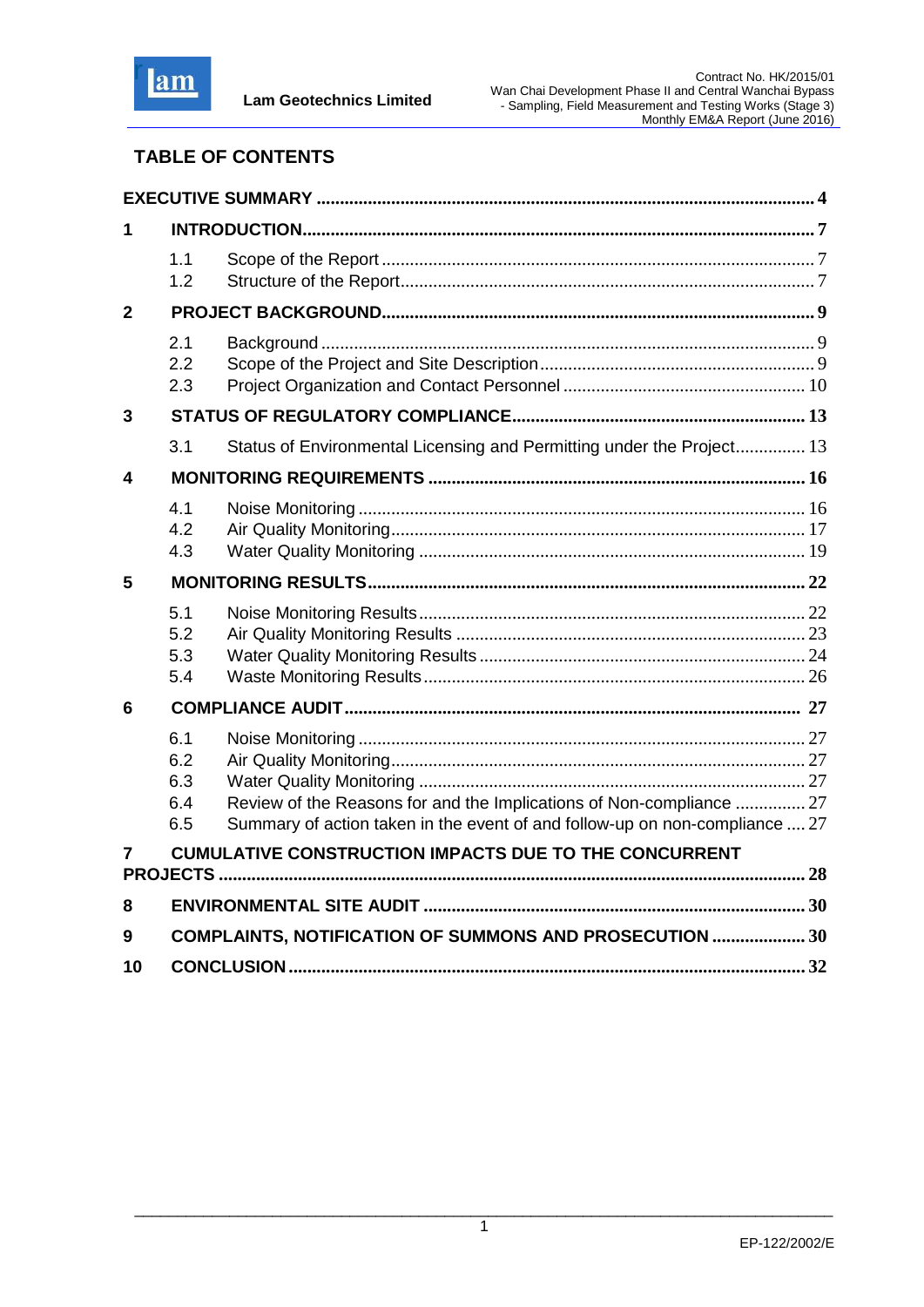

## **LIST OF TABLES**

- *Table 1 Summary of Water Quality Monitoring Exceedances in Reporting Month*
- *Table 2.1 Schedule 2 Designated Projects under this Project*
- *Table 2.2 Contact Details of Key Personnel*
- *Table 3.1 Summary of the current status on licences and/or permits on environmental protection pertinent to the Project*
- *Table 3.2 Cumulative Summary of Valid Licences and Permits under Contract no. HK/2012/08*
- *Table 3.3 Cumulative Summary of Valid Licences and Permits under Contract no. HY/2009/18*
- *Table 4.1 Continuous Noise Monitoring Stations*
- *Table 4.2 Air Quality Monitoring Stations*
- *Table 4.3 Water Quality Monitoring Station*
- *Table 4.4 Marine Water Quality Monitoring Frequency and Parameters*
- *Table 5.1 Continuous Noise Monitoring Stations for Contract no. HK/2012/08 and HY/2009/18*
- *Table 5.2 Air Quality Monitoring Station for Contract no. HK/2012/08*
- *Table 5.3 Air Quality Monitoring Station for Contract no. HY/2009/18*
- *Table 5.4 Water Quality Monitoring Station for Contract no. HK/2012/08*
- *Table 5.5 Summary of Water Quality Monitoring Exceedance in Reporting Month*
- *Table 5.6 Details of Waste Disposal for Contract no. HK/2012/08*

*Table 5.7 Details of Waste Disposal for Contract no, HY/2009/18*

- *Table 8.1 Summary of Environmental inspection for Contract no. HK/2012/08*
- *Table 9.1 Cumulative Statistics on Complaints*
- *Table 9.2 Cumulative Statistics on Successful Prosecutions*
- *Table 10.1 Summary of Key Construction Activities of Individual Contract(s) to be commenced in Coming Reporting Month*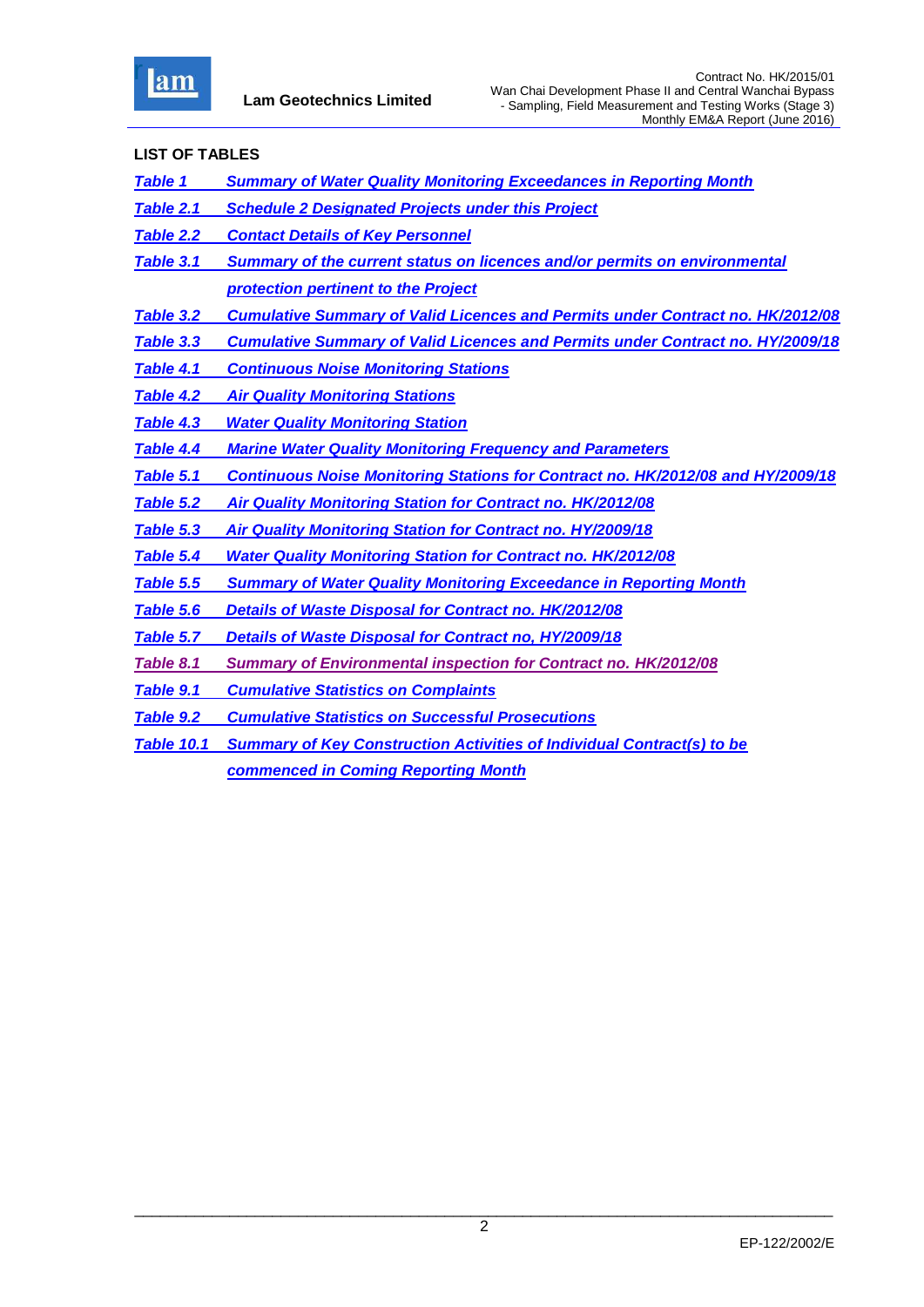

## *LIST OF FIGURES*

- Figure 2.1 Project Layout
- Figure 2.2 Project Organization Chart
- Figure 4.1 Locations of Environmental Monitoring Stations

## **LIST OF APPENDICES**

| Appendix 3.1  | Environmental Mitigation Implementation Schedule                       |
|---------------|------------------------------------------------------------------------|
| Appendix 4.1  | Action and Limit Level                                                 |
| Appendix 4.2  | <b>Copies of Calibration Certificates</b>                              |
| Appendix 5.1  | Monitoring Schedule for Reporting Month and Coming month               |
| Appendix 5.2  | <b>Continuous Noise Monitoring Results and Graphical Presentations</b> |
| Appendix 5.3  | Air Quality Monitoring Results and Graphical Presentations             |
| Appendix 5.4  | Water Quality Monitoring Results and Graphical Presentations           |
| Appendix 6.1  | <b>Event Action Plans</b>                                              |
| Appendix 6.2  | Notification of Exceedance                                             |
| Appendix 9.1  | <b>Complaint Log</b>                                                   |
| Appendix 10.1 | Construction Programme of Individual Contracts                         |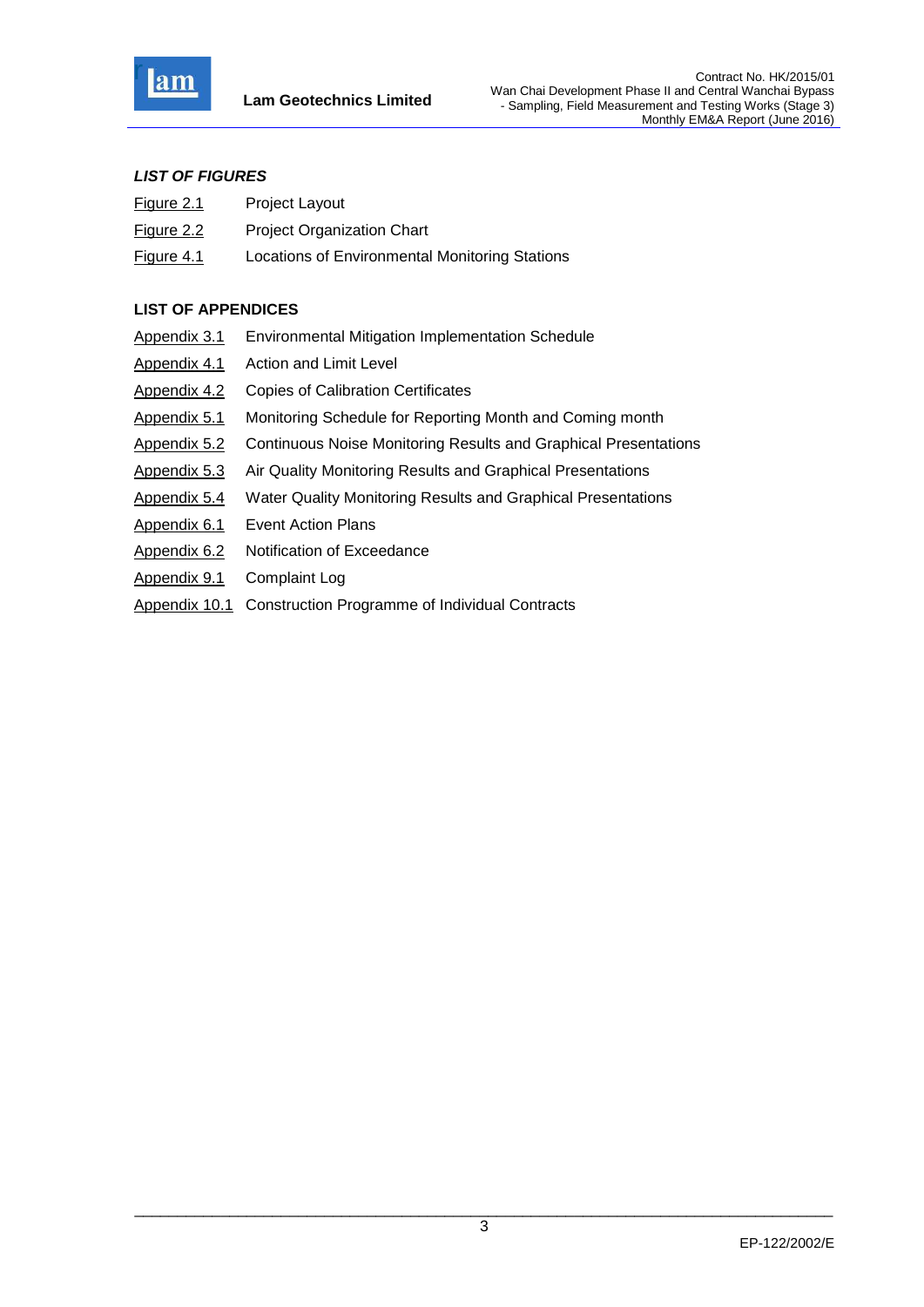

## **EXECUTIVE SUMMARY**

- i. This is the Environmental Monitoring and Audit (EM&A) Monthly Report June 2016 specific for Environmental Permit no. EP-122/2002/E. The EM&A report is prepared by the Environmental Team (ET) employed under Contract No. HK/2015/01 – Wan Chai Development Phase II and Central Wanchai Bypass – Sampling, Field Measurement and Testing Works (Stage 3). This report presents the environmental monitoring findings and information recorded during the period of June 2016. The cut-off date of reporting is the last day of each reporting month.
- ii. The implementation of the Environmental Monitoring and Audit Programme for the Wan Chai Development phase II and Central-Wan Chai Bypass Project has been taken over by the Lam Geotechnics Limited (LGL) under Contract HK/2015/01 – Wan Chai Development Phase II and Central Wanchai Bypass – Sampling, Field Measurement and Testing Works (Stage 3) from 27 December 2015 in continuation of the previous Environmental Team employed under Contact HK/2011/07 – Wan Chai Development Phase II and Central Wanchai Bypass – Sampling, Field Measurement and Testing Works (Stage 2).
- iii. In the reporting month, the principal work activities of the contracts are included as follows: Contract no. HK/2012/08 – Wan Chai Development Phase II – Central- Wan Chai Bypass at Wan Chai West
	- Structural works for tunnel construction
	- **Roadworks**
	- Drainage works
	- Seawall modification

## Contract no. HY/2009/18 – Central – Wan Chai Bypass (CWB) – Central Interchange

Nil

## Noise Monitoring

- iv. Continuous noise monitoring was conducted at ACL3 City Hall.
- v. No action or limit level exceedance was recorded at ACL3 City Hall in the reporting period.
- vi. Due to safety concern, the location of the continuous noise monitoring station at City Hall was finely adjusted to the roof of the City Hall, Low Block on 1 May 2013.

## Air Quality Monitoring

vii. 1-hour and 24-hour Total Suspended Particulates (TSP) monitoring were conducted on every six days basis at ACL1 – City Hall and ACL2a – Contractor HK/2012/08 Site Office.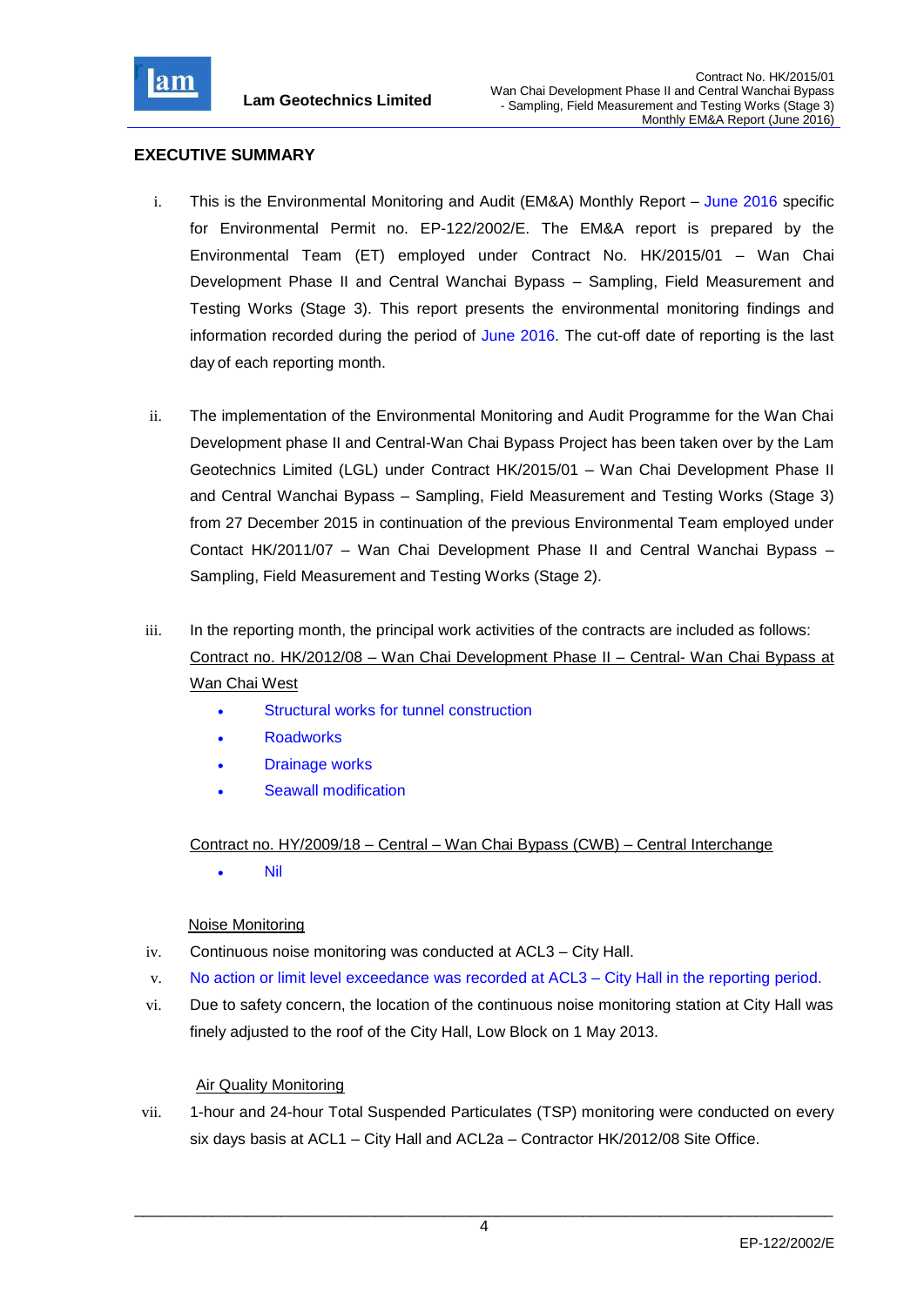

- viii. No action or limit level exceedances was recorded at ACL  $1 -$  City Hall and ACL2a Contractor HK/2012/08 Site Office in the reporting month.
- ix. Due to the defective electricity supply found at monitoring station ACL1 and the advice from City Hall Building Management, the air quality monitoring station ACL1 – City Hall was finely adjusted on 28 Feb 2014 to an alternate electricity supply.
- x. Due to the large scale renovation works at People's Liberation Army Headquarter, a Proposal for Relocation of Air Quality Monitoring Station at People's Liberation Army Headquarter (ACL2) was formally submitted to EPD on 4<sup>th</sup> November, 2013.
- xi. The Proposal for Relocation of Air Quality Monitoring Station at People's Liberation Army Headquarter (ACL2) was approved by EPD on 27 November 2013.
- xii. According to the approved proposal for relocation of Air Quality Monitoring station, the action and limit levels of ACL2a shall adopt the reference monitoring result from the baseline air monitoring report for EP/364/2009 in 22 April 2010 in which approved by EPD.
- xiii. The air quality monitoring at ACL2a Contractor HK/2012/08 Site Office was commenced on 7 December 2013.

## Water Quality Monitoring

- xiv. As confirmed by WDII RSS, the dredging works, seawall modification works and other associated works undertaken at Central Reclamation Phase III by Contractor HK/2012/08 was commenced in late September 2014. According to the approved EM&A manual under EP-122/2002/E, water quality monitoring shall be implemented at the Central Reclamation Phase III works area accordingly to asses any potential water quality impact during the construction period.
- xv. Water quality monitoring at M5B and Culvert J were conducted three days per week during reporting period starting from 26 September 2014. The action and limit level exceedance of water quality monitoring are summarized in *Table 1*.
- xvi. Due to the hoisting of Amber Rainstorm Signal, the water quality monitoring events on 6 June 2016 during ebb tide was cancelled.
- xvii. Six action level exceedances of dissolved oxygen were recorded on 18 and 30 June 2016 during flood tide and 8, 10, 18 and 30 June 2016 during ebb tide in the reporting month. After the investigation, the exceedances were concluded as non-project related. The details of recorded exceedance can be referred to the **Section 5.3**.

*Table 1 Summary of Water Quality Monitoring Exceedances in Reporting Month*

| <b>Contract</b> | Water                 |                          | Mid-flood |    |          |    |                                           |  |  |
|-----------------|-----------------------|--------------------------|-----------|----|----------|----|-------------------------------------------|--|--|
| No.             | quality<br>monitoring | DO                       |           | SS |          |    | Mid-ebb<br>SS<br>DO<br>AL<br>LL<br>0<br>۰ |  |  |
|                 | station               | AL                       |           | AL |          | AL |                                           |  |  |
| HK/2012/08      | M5B <sup>2</sup>      | 2                        |           | 0  | $\Omega$ | 4  |                                           |  |  |
|                 | Culvert $J1$          | $\overline{\phantom{a}}$ | ۰         | ۰  |          |    |                                           |  |  |
| <b>Total</b>    |                       | ົ                        |           |    | Ω        |    |                                           |  |  |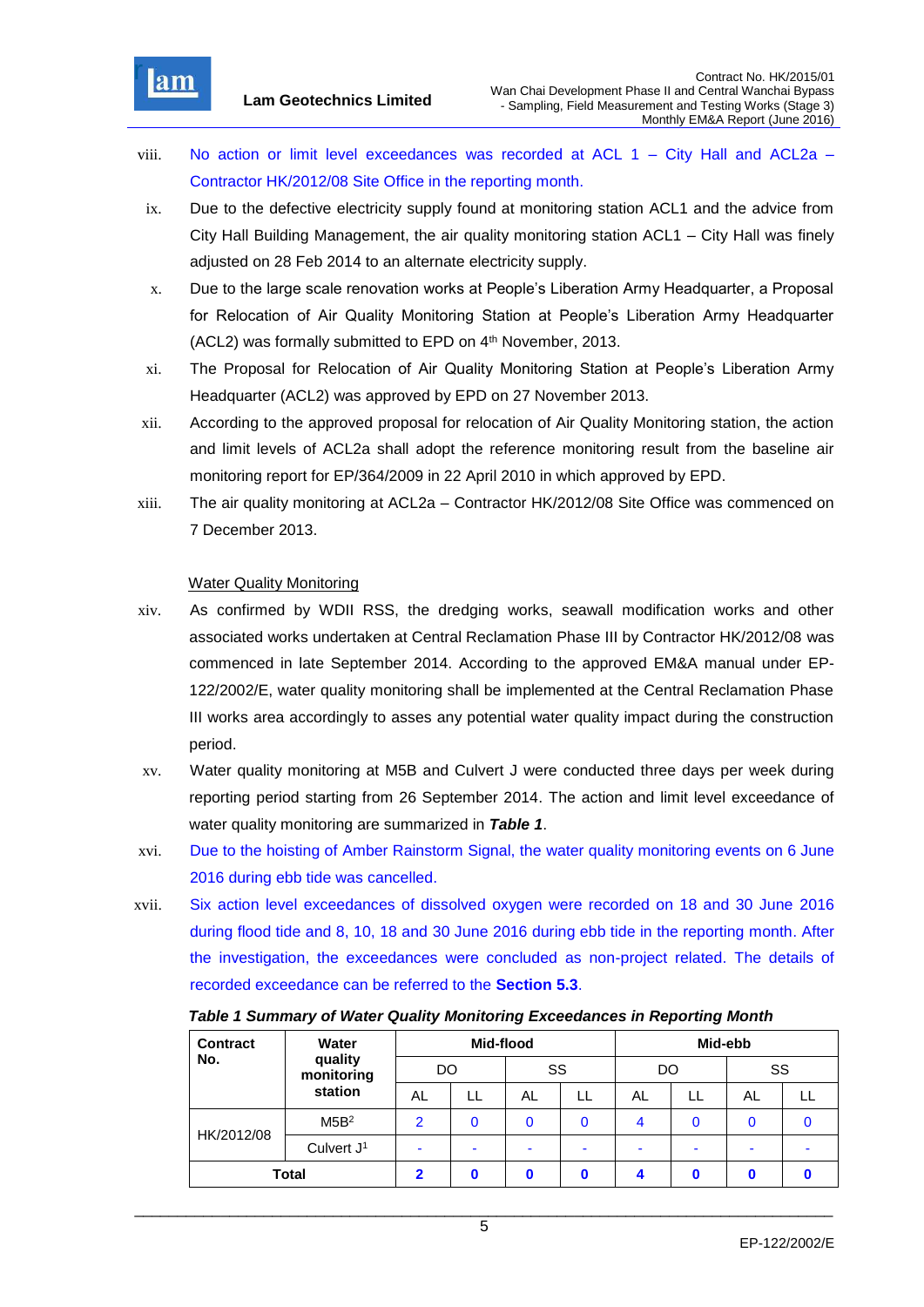

Remarks<sup>1</sup>: Action or limit level are not applicable to reference station Culvert J. Remarks<sup>2</sup>: Turbidity measurement are reported as reference.

## Complaints, Notifications of Summons and Successful Prosecutions

xviii. No environmental complaint was received in this reporting month.

#### Site Inspections and Audit

xix. The Environmental Team (ET) conducted weekly site inspection for Contract no. HK/2012/08 and Contract no. HY/2009/18 in this reporting period. The Contractors rectified major observation and recommendations made during the audit sessions. No non-conformance was identified during the site inspections.

## Future Key Issues

xx. In the coming reporting month, the principal work activities of the contract is anticipated as follows:

# Contract no. HK/2012/08 – Wan Chai Development Phase II – Central- Wan Chai Bypass at Wan Chai West

- Structural works for tunnel construction
- **Roadworks**
- Drainage works
- Seawall modification

## Contract no. HY/2009/18 – Central – Wan Chai Bypass (CWB) – Central Interchange

NIL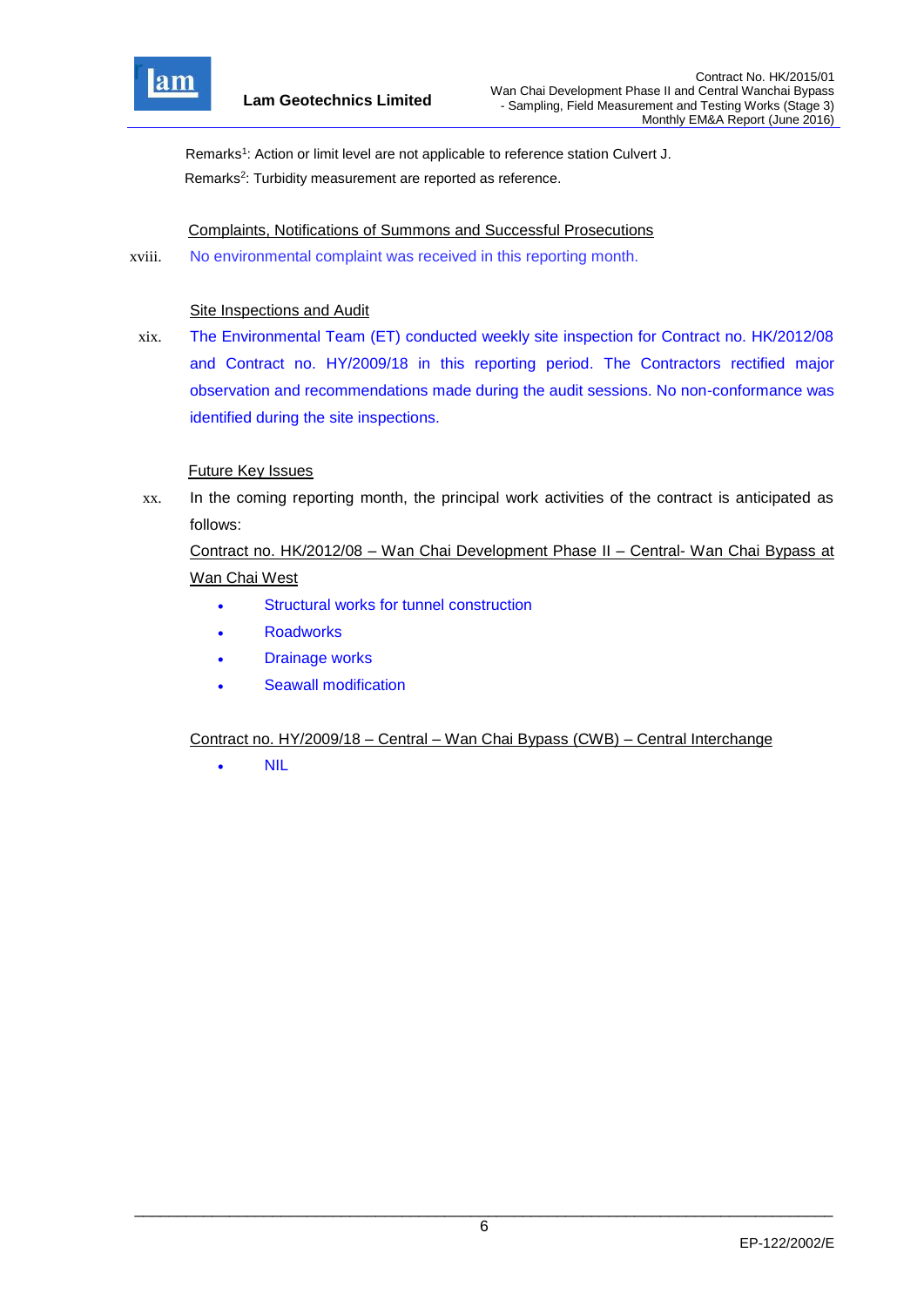

## **1 INTRODUCTION**

#### **1.1 Scope of the Report**

- 1.1.1. Lam Geotechnics Limited (LGL) has been appointed take up the role as the Environmental Team (ET) under Contract HK/2015/01 – Wan Chai Development Phase II and Central Wan Chai Bypass – Sampling, Field Measurement and Testing works (Stage 3) to implement the Environmental Monitoring and Audit (EM&A) programme under Environmental Permit EP-122/2002/E and as stipulated in the EM&A Manual of the approved Environmental Impact Assessment (EIA) Report for Central Reclamation Phase III - Studies, Site Investigation, Design and Construction (Register No.: AEIAR-040/2001) since 27 December 2015.
- 1.1.2. This report documents the finding of EM&A works for Environmental Permit (EP) no. EP-122/2002/E, during the period of June 2016. The cut-off date of reporting is the last day of each reporting month.

## **1.2 Structure of the Report**

- **Section 1** *Introduction* details the scope and structure of the report.
- **Section 2** *Project Background* summarizes background and scope of the project, site description, project organization and contact details of key personnel during the reporting period.
- **Section 3** *Status of Regulatory Compliance* summarizes the status of valid Environmental Permits / Licenses during the reporting period.
- **Section 4** *Monitoring Requirement***s** summarizes all monitoring parameters, monitoring methodology and equipment, monitoring locations, monitoring frequency, criteria and respective event and action plan and monitoring programmes.
- **Section 5** *Monitoring Results* summarizes the monitoring results obtained in the reporting period.
- **Section 6 C***ompliance Audit* summarizes the auditing of monitoring results, all exceedances environmental parameters.
- **Section 7** *Cumulative Construction Impact due to the Concurrent Projects*  summarizes the relevant cumulative construction impact due to the concurrent activities of the concurrent Projects.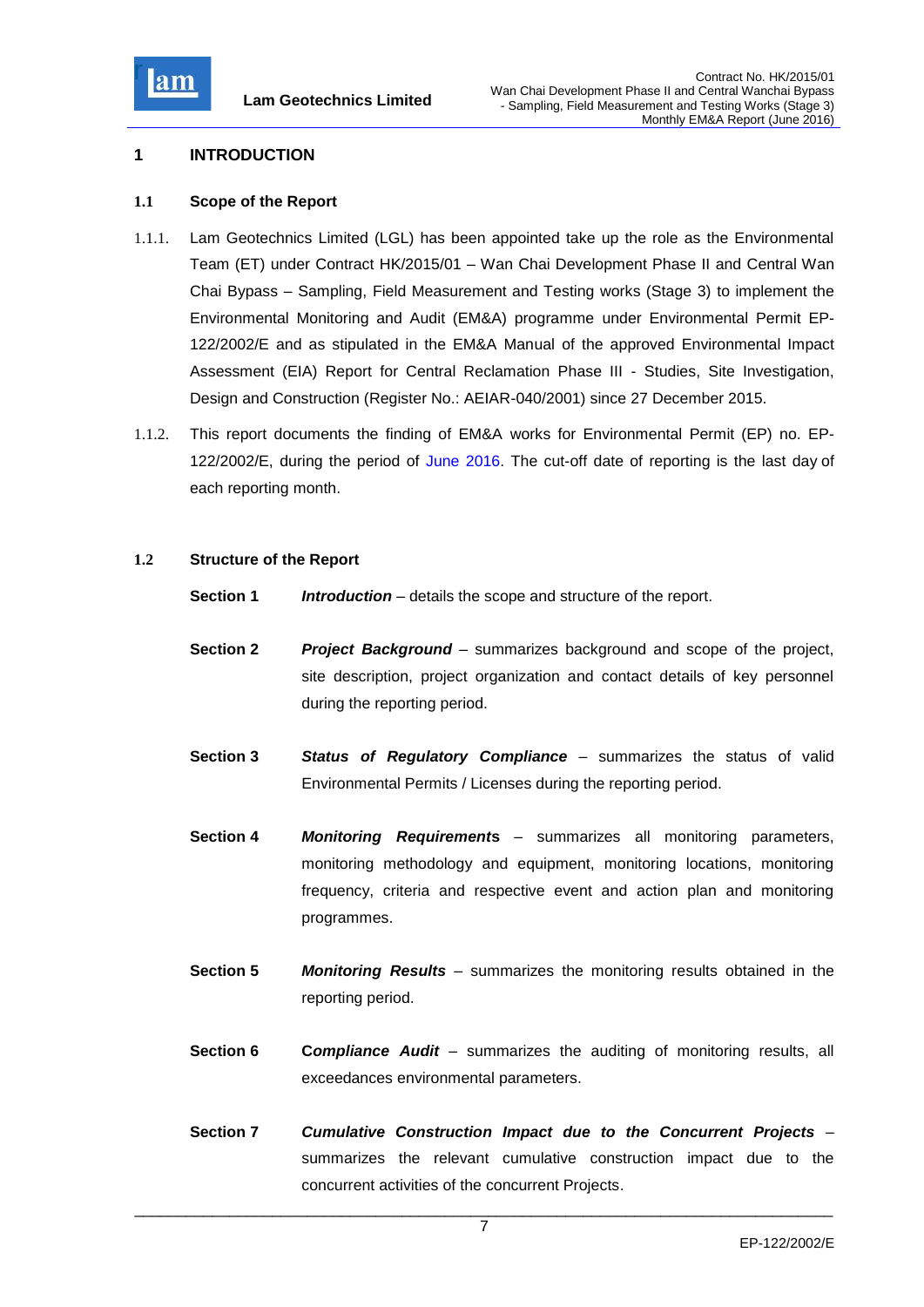

- **Section 8** *Environmental Site Audit* summarizes the findings of weekly site inspections undertaken within the reporting period, with a review of any relevant follow-up actions within the reporting period.
- **Section 9** *Complaints, Notification of summons and Prosecution summarizes the* cumulative statistics on complaints, notification of summons and prosecution
- **Section 10** *Conclusion*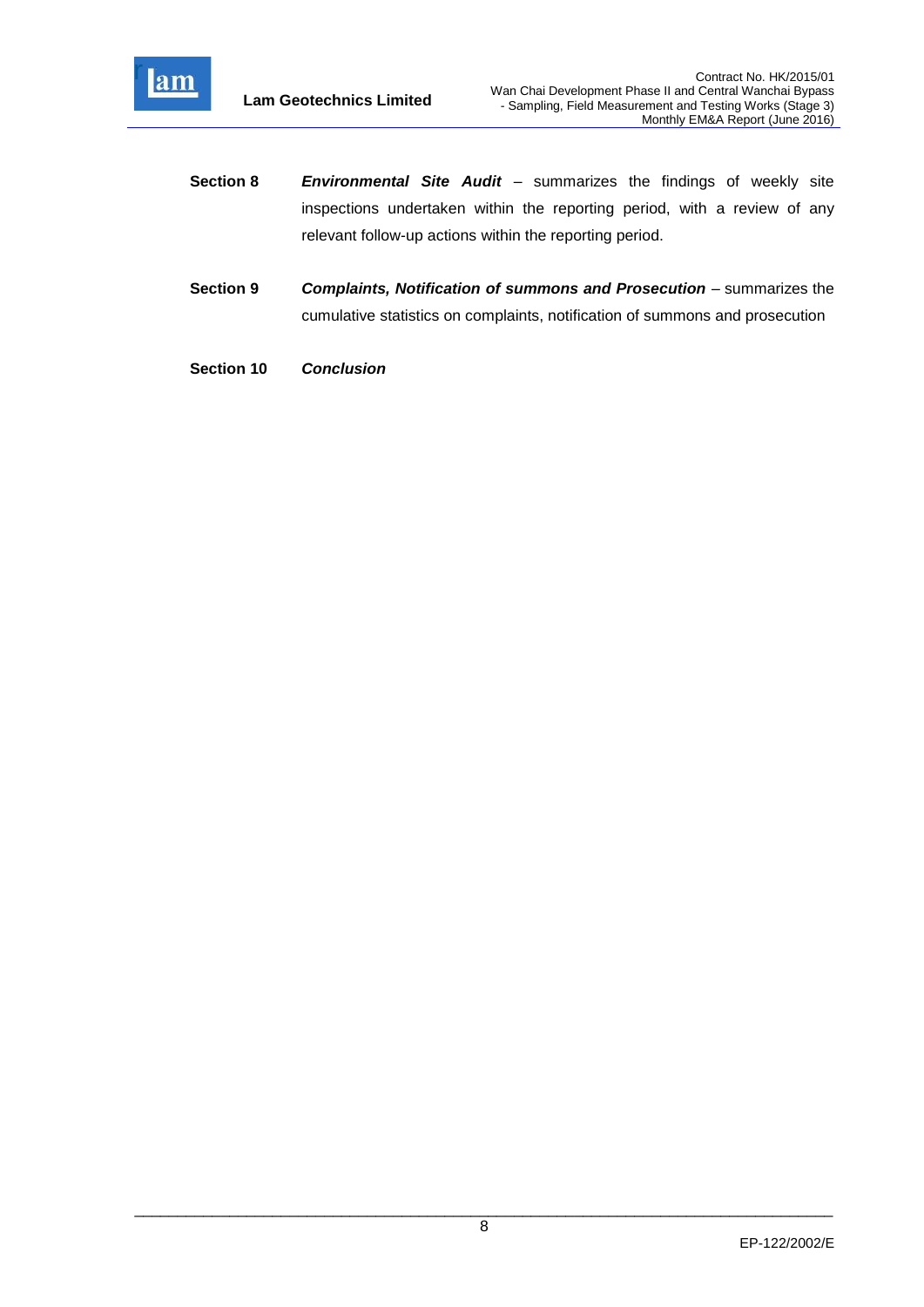

## **2 PROJECT BACKGROUND**

#### **2.1 Background**

2.1.1 Central Reclamation Phase III - Studies, Site Investigation, Design and Construction (hereafter called "the Project") are Designated Project (DP) under the Environmental Impact Assessment Ordinance (Cap. 499) (EIAO). The Environmental Impact Assessment (EIA) Reports for Central Reclamation Phase III - Studies, Site Investigation, Design and Construction (Register No. AEIAR-040/2001) has been approved on 31 August 2001.

## **2.2 Scope of the Project and Site Description**

- 2.2.1. The design and construction of Central Reclamation Phase III involves the permanent reclamation and construction and operation of a trunk road and its road tunnel that is shown at *Figure 2.1*.
- 2.2.2. The key purpose of the study area encompasses the area of Victoria Harbour to the southeast of the new Outlying Islands Ferry Piers and north of Edinburgh Place and Lung Wui Road. The area extends eastward to Fenwick Pier Street and the Fleet Arcade, and includes the existing GPO, Star Ferry Piers, Queens Pier, City Hall, PLA Headquarters, Hong Kong Red Cross Headquarters building and the Tamar Site. The scope of the Central Reclamation, Phase III includes:
	- Reclamation and seawalls, roads and associated services, North Island Line Protection Works and Advance Trunk Road Tunnel (ATRT) for the CWB;
	- Reprovisioning of Star Ferry Pier, public landing steps, wallah wallah moorings, and motor boat/launch operators' kiosks;
	- External cooling water systems which consist of the cooling water pumping shells for future developments, and the reprovisioning of existing cooling water pumping stations and associated pipework systems and E&M works;
	- Reprovisioning of existing Leisure and Cultural Services Department (LCSD)'s facilities;
	- Provision of a flood relief path, stormwater culvert extensions, upgrading of hinterland stormwater drainage resulting from the reclamation, demolition of the existing waterfront structures and necessary landscaping;
	- The Hong Kong Station Extended Overrun Tunnel (EOT) and associated ventilation structures entrusted for construction within the CRIII works;
	- Reprovisioning of the Government Heliport at the Wan Chai PCWA and reprovisioning of the Wan Chai PCWA at Chai Wan Basin.
- 2.2.3. The project also contains various Schedule 2 DPs that, under the EIAO, require Environmental Permits (EPs) to be granted by the DEP before they may be either constructed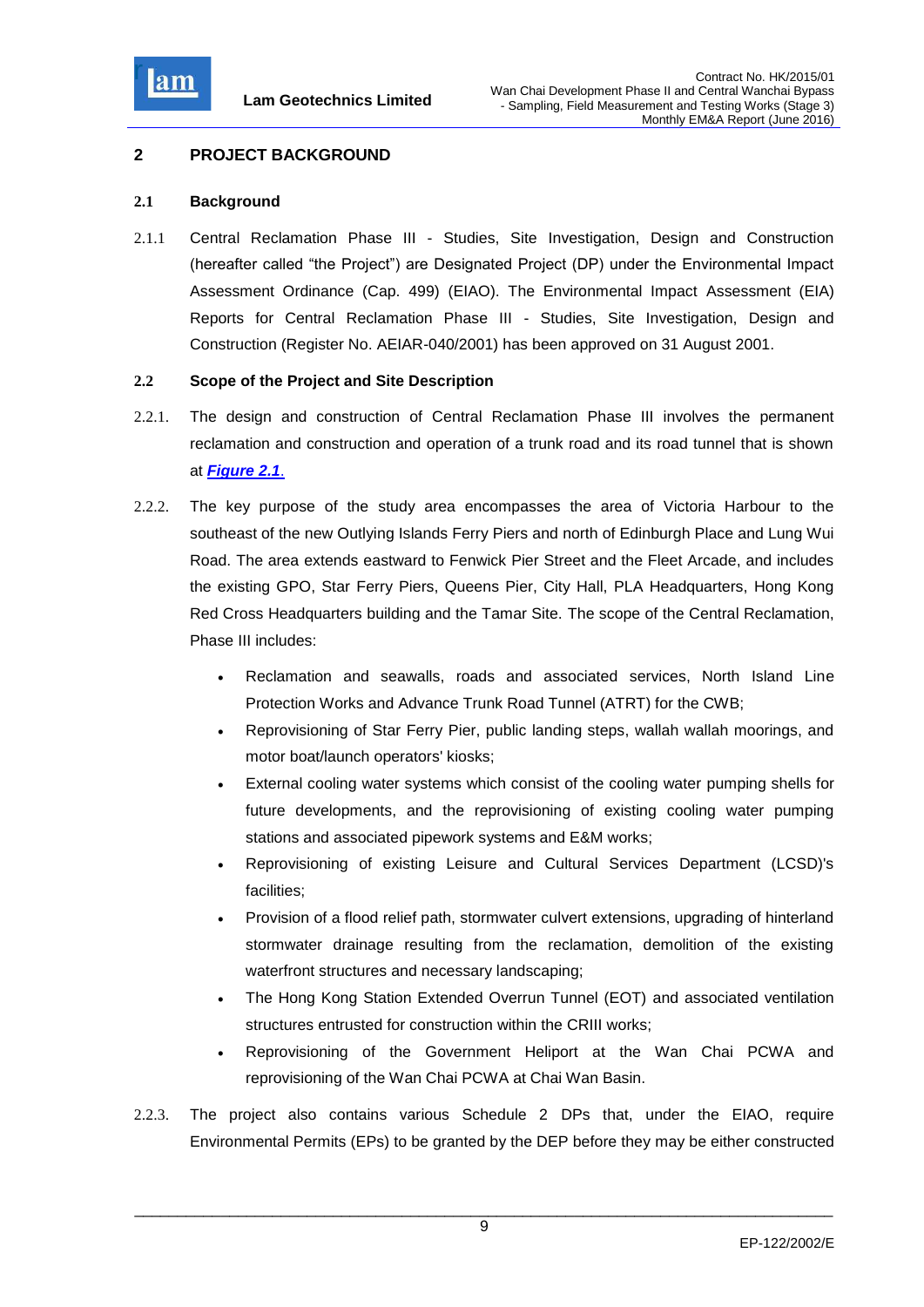

or operated. *Table 2.1* summarises the four individual DPs under this Project. *Figure 2.1* shows the locations of these Schedule 2 DPs.

*Table 2.1 Schedule 2 Designated Projects under this Project*

| <b>Item</b>     | <b>Designated Project</b>                                                             | <b>EIAO Reference</b>   |
|-----------------|---------------------------------------------------------------------------------------|-------------------------|
| DP <sub>1</sub> | <b>Reclamation works</b>                                                              | Schedule 2, Part I, A.7 |
| DP <sub>2</sub> | Road P2 and other roads which are classified as<br>primary/district distributor roads | Schedule 2, Part I, A.1 |
| DP <sub>3</sub> | Central-Wanchai bypass (CWB)                                                          | Schedule 2, Part I, C.1 |
| DP4             | The North Island Line (NIL) Protection Works within CRIII                             | Schedule 2, Part I, A.7 |

- 2.2.4. Contract HK/2012/08 Wan Chai Development Phase II Central- Wan Chai Bypass at Wan Chai West as part of the Project works by the Civil Engineering and Development Department (CEDD) is associated with Designated Project 1(DP1) and Designated Project (DP2).
- 2.2.5. Contract HY/2009/18 –Central Wan Chai Bypass (CWB) Central Interchange as part of the Project works by the Highways Department is associated with Designated Project (DP2).

## **2.3 Project Organization and Contact Personnel**

- 2.3.1 Civil Engineering and Development Department is the overall project controllers for the Central Reclamation Phase III Project. For the construction phase of the Project, Project Engineer, Contractor(s), Environmental Team and Independent Environmental Checker are appointed to manage and control environmental issues.
- 2.3.2 The proposed project organization and lines of communication with respect to environmental protection works are shown in *Figure 2.2*. Key personnel and contact particulars are summarized in *Table 2.2*:

| Party                     | Role                                     | <b>Post</b>                       | <b>Name</b>     | Contact<br>No. | Contact<br>Fax |
|---------------------------|------------------------------------------|-----------------------------------|-----------------|----------------|----------------|
| <b>AECOM</b>              | Engineer's<br>Representative<br>for WDII | Principal<br>Resident<br>Engineer | Mr. Frankie Fan | 2587 1778      | 2587 1877      |
|                           | Engineer's<br>Representative<br>for CWB  | Principal<br>Resident<br>Engineer | Mr. Peter Poon  | 3922 3388      | 3912 3010      |
| China State-<br>Leader JV | Contractor<br>under Contract             | Project<br><b>Director</b>        | C. N. LAI       | 9106 5806      | 2877 1522      |

*Table 2.2 Contact Details of Key Personnel*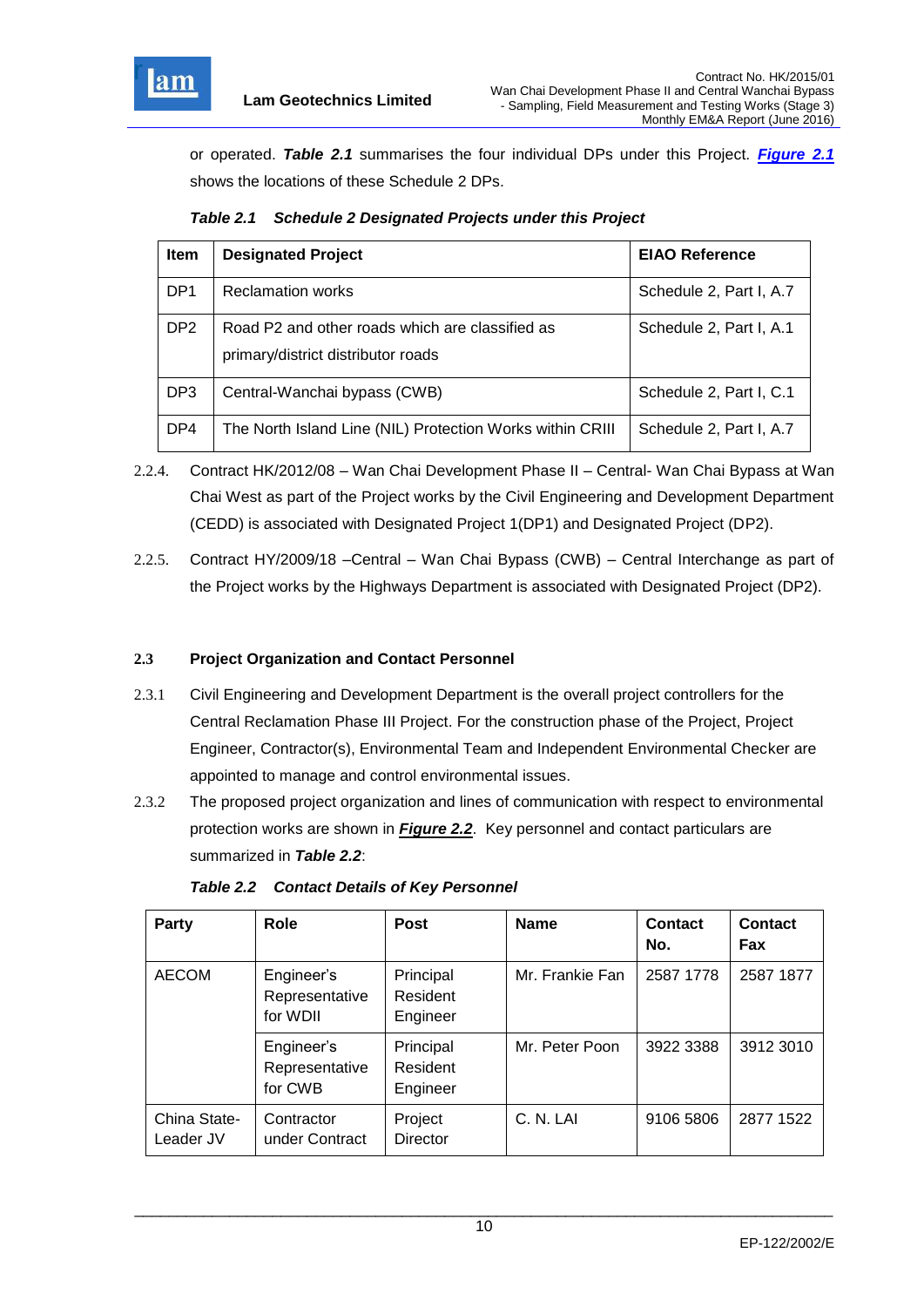

| Party                                                    | Role                                          | <b>Post</b>                                   | <b>Name</b>        | Contact<br>No. | Contact<br>Fax |
|----------------------------------------------------------|-----------------------------------------------|-----------------------------------------------|--------------------|----------------|----------------|
|                                                          | no. HK/2012/08                                | Project<br>Manager                            | Mr. Eddie<br>Chung | 91898118       |                |
|                                                          |                                               | Site Agent                                    | Mr. Keith Tse      | 9037 1839      |                |
|                                                          |                                               | Environmental<br>Officer                      | Mr. James Ma       | 9130 9549      |                |
|                                                          |                                               | Environmental<br>Supervisor                   | Mr. Y. L. HO       | 9856 5669      |                |
| Leighton                                                 | Contractor                                    | Site Agent                                    | Mr. Jimmy Chu      | 3973 0803      | 2140 6799      |
| Contractor<br>(Asia)<br>Limited                          | under Contract<br>no. HY/2009/18              | Construction<br>Manager                       | Mr. Darren Grant   | 2823 1460      |                |
|                                                          |                                               | Environmental<br>Office                       | Mr. Chris Chan     | 3973 0885      |                |
|                                                          |                                               | Environmental<br>Supervisor                   | Ms. Christy So     | 3973 1065      |                |
| <b>RAMBOLL</b><br><b>ENVIRON</b><br>Hong Kong<br>Limited | Independent<br>Environmental<br>Checker (IEC) | Independent<br>Environmental<br>Checker (IEC) | Mr. David Yeung    | 3465 2888      | 3465 2899      |
| Lam<br>Geotechnics<br>Limited                            | Environmental<br>Team (ET)                    | Environmental<br><b>Team Leader</b><br>(ETL)  | Mr. Raymond Dai    | 2882 3939      | 2882 3331      |

# 2.3.3 In this reporting month, the principal work activities of the contract is included as follows: Contract no. HK/2012/08 – Wan Chai Development Phase II – Central- Wan Chai Bypass at Wan Chai West

- Structural works for tunnel construction
- **Roadworks**
- Drainage works
- Seawall modification

Contract no. HY/2009/18 – Central – Wan Chai Bypass (CWB) – Central Interchange

- NIL
- 2.3.4 In coming reporting month, the principal work activities of the contract is anticipated as follows: Contract no. HK/2012/08 – Wan Chai Development Phase II – Central- Wan Chai Bypass at Wan Chai West
	- Structural works for tunnel construction
	- **Roadworks**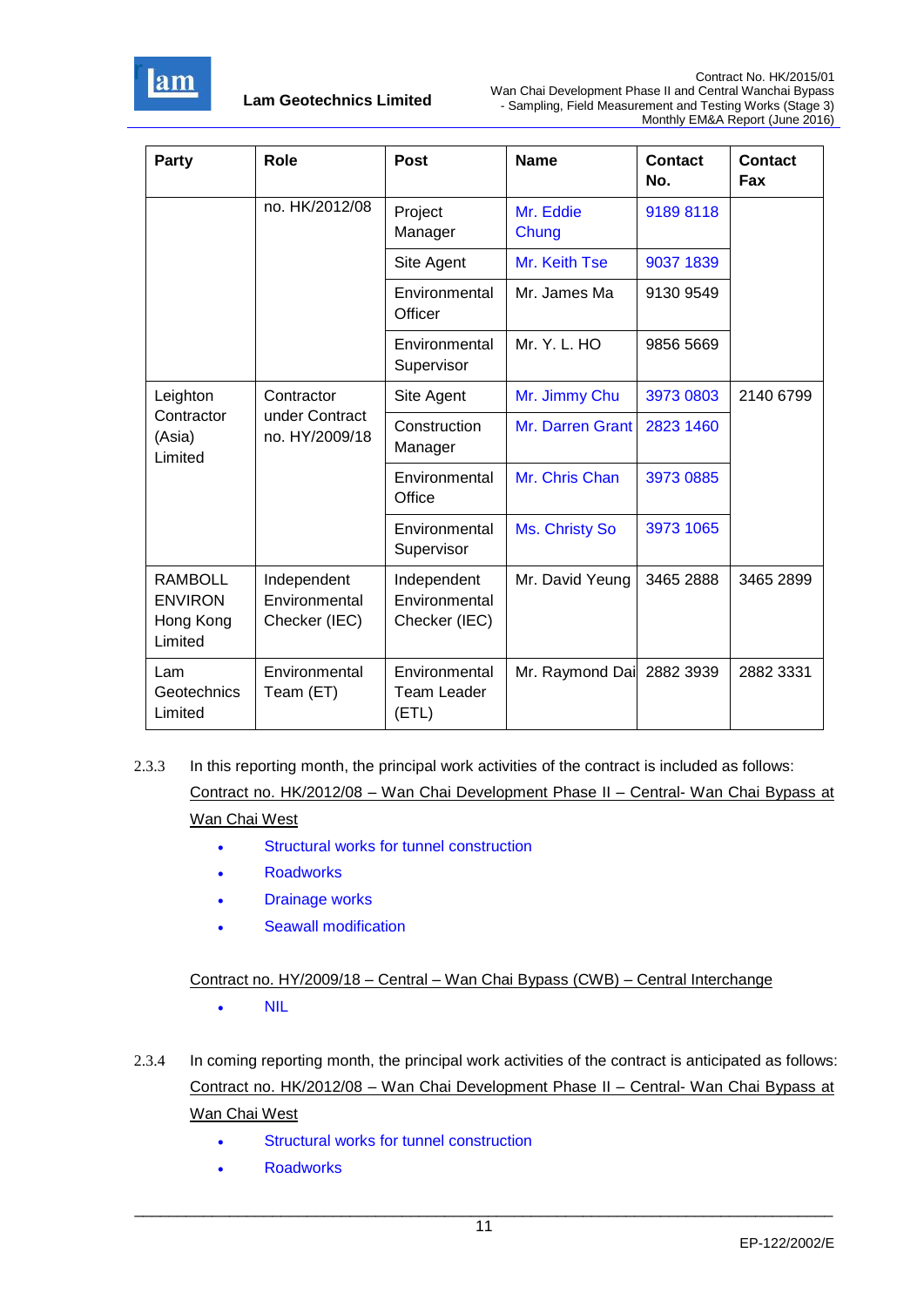

- Drainage works
- Seawall modification

Contract no. HY/2009/18 – Central – Wan Chai Bypass (CWB) – Central Interchange

• NIL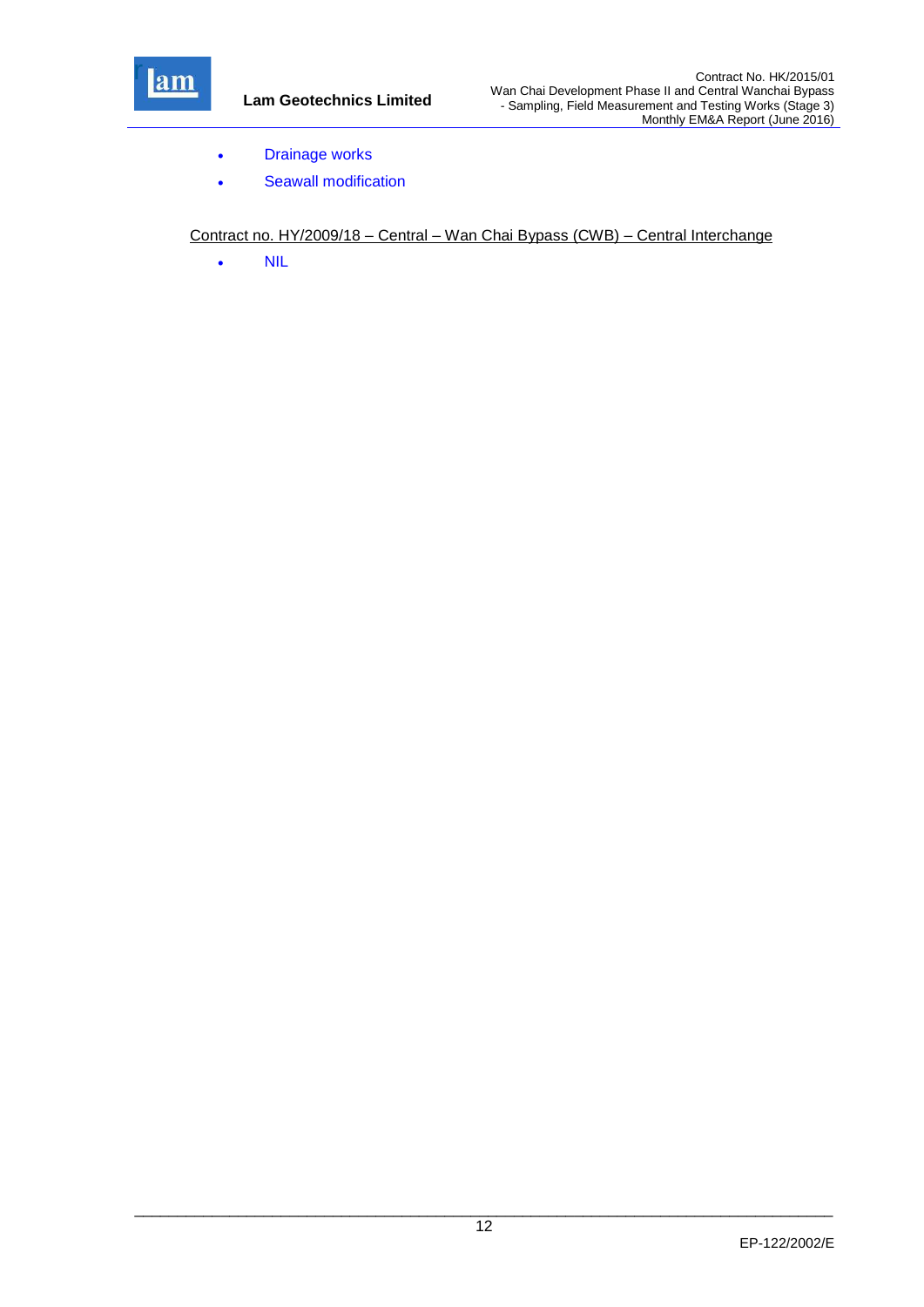

## **3 STATUS OF REGULATORY COMPLIANCE**

## **3.1 Status of Environmental Licensing and Permitting under the Project**

3.1.1. A summary of the current status on licences and/or permits on environmental protection pertinent to the Project is shown in *Table 3.1*.

# *Table 3.1 Summary of the current status on licences and/or permits on environmental protection pertinent to the Project*

| <b>Permits and/or Licences</b> | Reference No. | <b>Issued Date</b> | <b>Status</b> |
|--------------------------------|---------------|--------------------|---------------|
| <b>Environmental Permit</b>    | EP-122/2002/D | 1 Sep 2009         | Superseded    |
| <b>Environmental Permit</b>    | EP-122/2002/E | 24 Sep 2015        | Valid         |

3.1.2. The current status on licences and/or permits on environmental protection pertinent for Contract no. HK/2012/08 showed in *Table 3.2.*

# *Table 3.2 Cumulative Summary of Valid Licences and Permits under Contract no. HK/2012/08*

| <b>Permits and/or</b><br><b>Licences</b>                                        | Reference No.     | <b>Issued Date</b> | <b>Valid Period/</b><br><b>Expiry Date</b> | <b>Status</b> |
|---------------------------------------------------------------------------------|-------------------|--------------------|--------------------------------------------|---------------|
| Notification of Works<br>Under APCO                                             | 355439            | 4 Feb 2013         | N/A                                        | Valid         |
| Registration as a Chemical<br><b>Waste Producer</b>                             | 5213-134-C3790-01 | 8 Mar 2013         | N/A                                        | Valid         |
| <b>Billing Account under</b><br>Waste Disposal Ordinance                        | 7016883           | 18 Feb 2013        | 18 Jul 2017                                | Valid         |
| <b>Billing Account under</b><br>Waste Disposal Ordinance<br>(Dumping by Vessel) |                   |                    |                                            |               |
| <b>Construction Noise Permit</b>                                                | GW-RS0192-16      | 4 Mar 2016         | 9 Mar 2016 to 8<br><b>Sep 2016</b>         | Valid         |
| <b>Construction Noise Permit</b>                                                | GW-RS0355-16      | 13 Apr 2016        | 15 Apr 2016 to 12<br>Oct 2016              | Valid         |
| <b>Water Discharge Licence</b>                                                  | WT00018470-2014   | 6 Mar 2014         | 31 Mar 2019                                | Valid         |
| Dumping Permit (Type 1-<br><b>Open Sea Disposal)</b>                            | EP/MD/16-173      | 11 Feb 2016        | 21 Aug 2016                                | Valid         |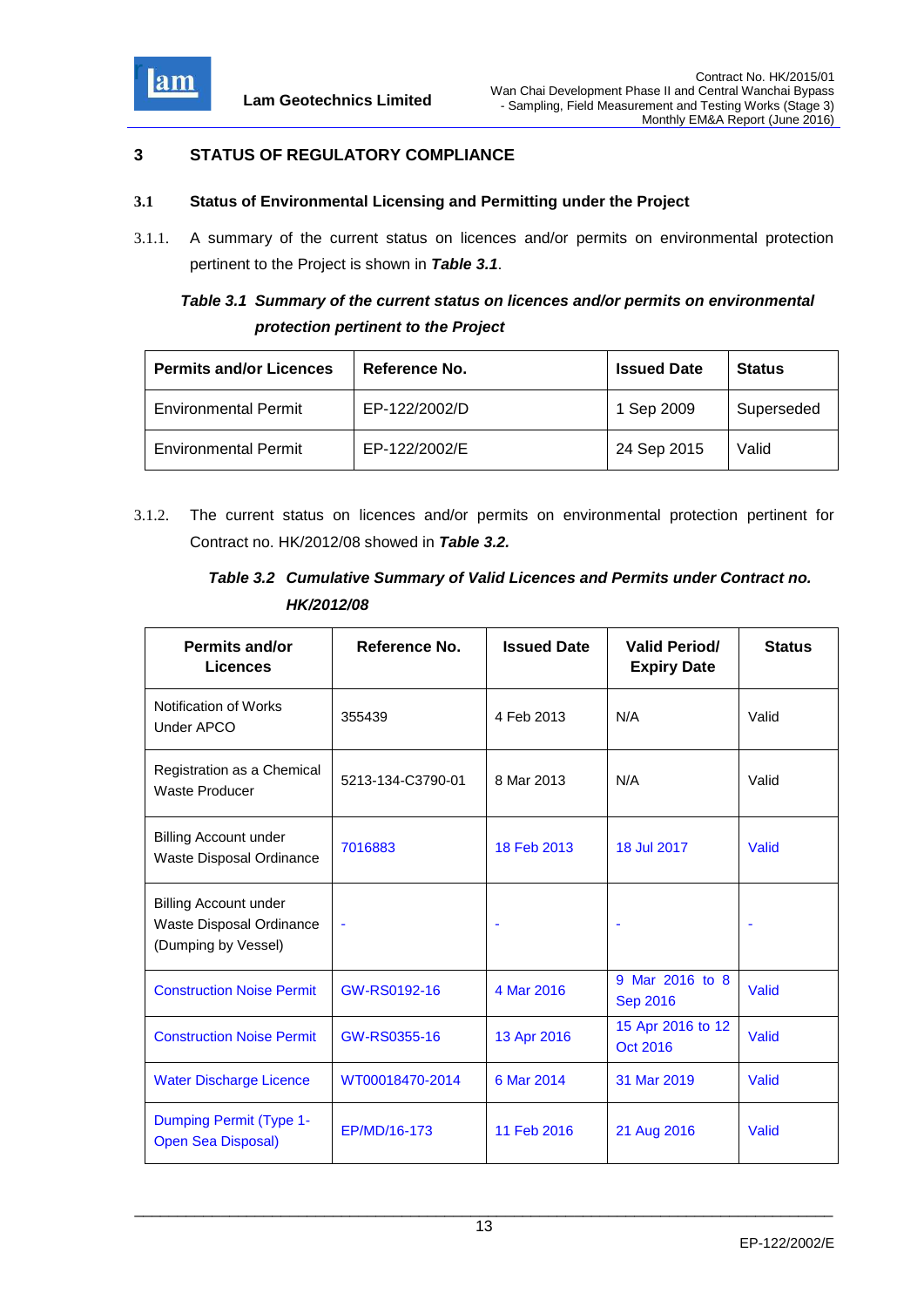

| <b>Permits and/or</b><br>Licences                                  | Reference No. | <b>Issued Date</b> | <b>Valid Period/</b><br><b>Expiry Date</b> | <b>Status</b> |
|--------------------------------------------------------------------|---------------|--------------------|--------------------------------------------|---------------|
| <b>Dumping Permit (Type 2-</b><br><b>Confined Marine Disposal)</b> |               |                    |                                            |               |

3.1.3. The current status on licences and/or permits on environmental protection pertinent for Contract no. HY/2009/18 showed in *Table 3.3.*

*Table 3.3 Cumulative Summary of Valid Licences and Permits under Contract no. HY/2009/18*

| <b>Permits and/or</b><br><b>Licences</b>                                                                     | Reference No. | <b>Issued Date</b> | <b>Valid Period/</b><br><b>Expiry Date</b> | <b>Status</b> |
|--------------------------------------------------------------------------------------------------------------|---------------|--------------------|--------------------------------------------|---------------|
| Notification of Works<br>Under APCO                                                                          | 322293        | 07 Oct 2010        | <b>Notified</b>                            | Valid         |
| <b>Construction Noise Permit</b><br>(CNP) for non-piling<br>equipment                                        | GW-RS1415-15  | 24 Dec 2015        | 1 Jan 2016 to<br>30 Jun 2016               | Valid         |
| Registration as a Chemical<br><b>Waste Producer</b>                                                          | N/A           | N/A                | N/A                                        | N/A           |
| Dumping Permit (Type 1-<br>Open Sea Disposal)                                                                | N/A           | N/A                | N/A                                        | N/A           |
| Dumping Permit (Type 1 -<br>Open Sea Disposal<br>(Dedicate Sites) & Type<br>2 - Confined Marine<br>Disposal) | N/A           | N/A                | N/A                                        | N/A           |
| Dumping Permit<br>(Type 2- Confined Marine<br>Disposal)                                                      | N/A           | N/A                | N/A                                        | N/A           |
| Approval of Tree Survey<br>Report                                                                            | N/A           | N/A                | N/A                                        | N/A           |
| Approval of Coral<br><b>Translocation Report</b>                                                             | N/A           | N/A                | N/A                                        | N/A           |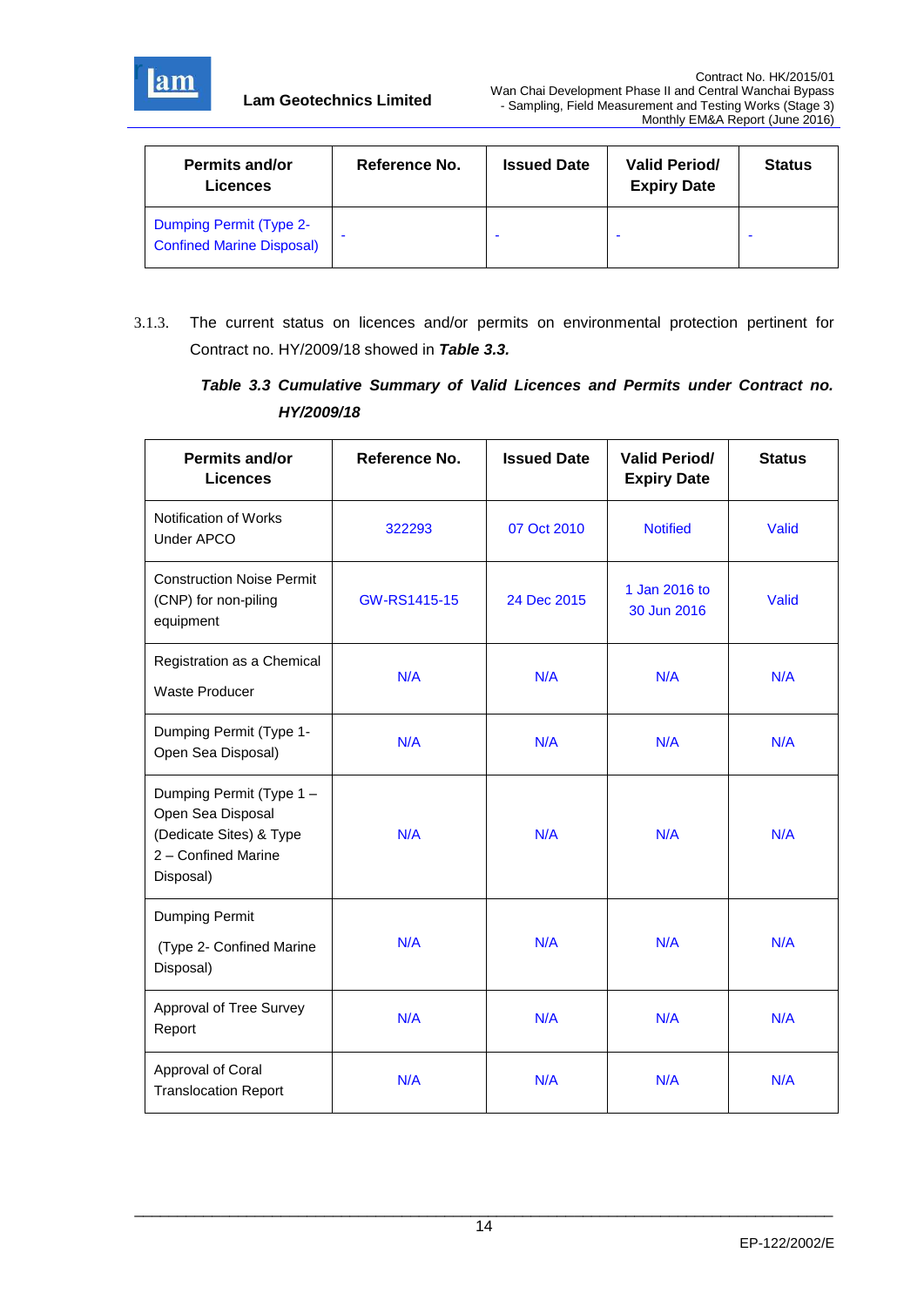

| <b>Permits and/or</b><br>Licences  | Reference No. | <b>Issued Date</b> | <b>Valid Period/</b><br><b>Expiry Date</b> | <b>Status</b> |
|------------------------------------|---------------|--------------------|--------------------------------------------|---------------|
| <b>Billing Account under</b>       | Account No.:  |                    | Account                                    |               |
| Waste Disposal<br>Ordinance (Land) | 7011587       | 11 Oct 2010        | approved                                   | Valid         |
|                                    |               |                    |                                            |               |

3.1.4. Implementation status of the recommended mitigation measures during this reporting month is presented in *Appendix 3.1*.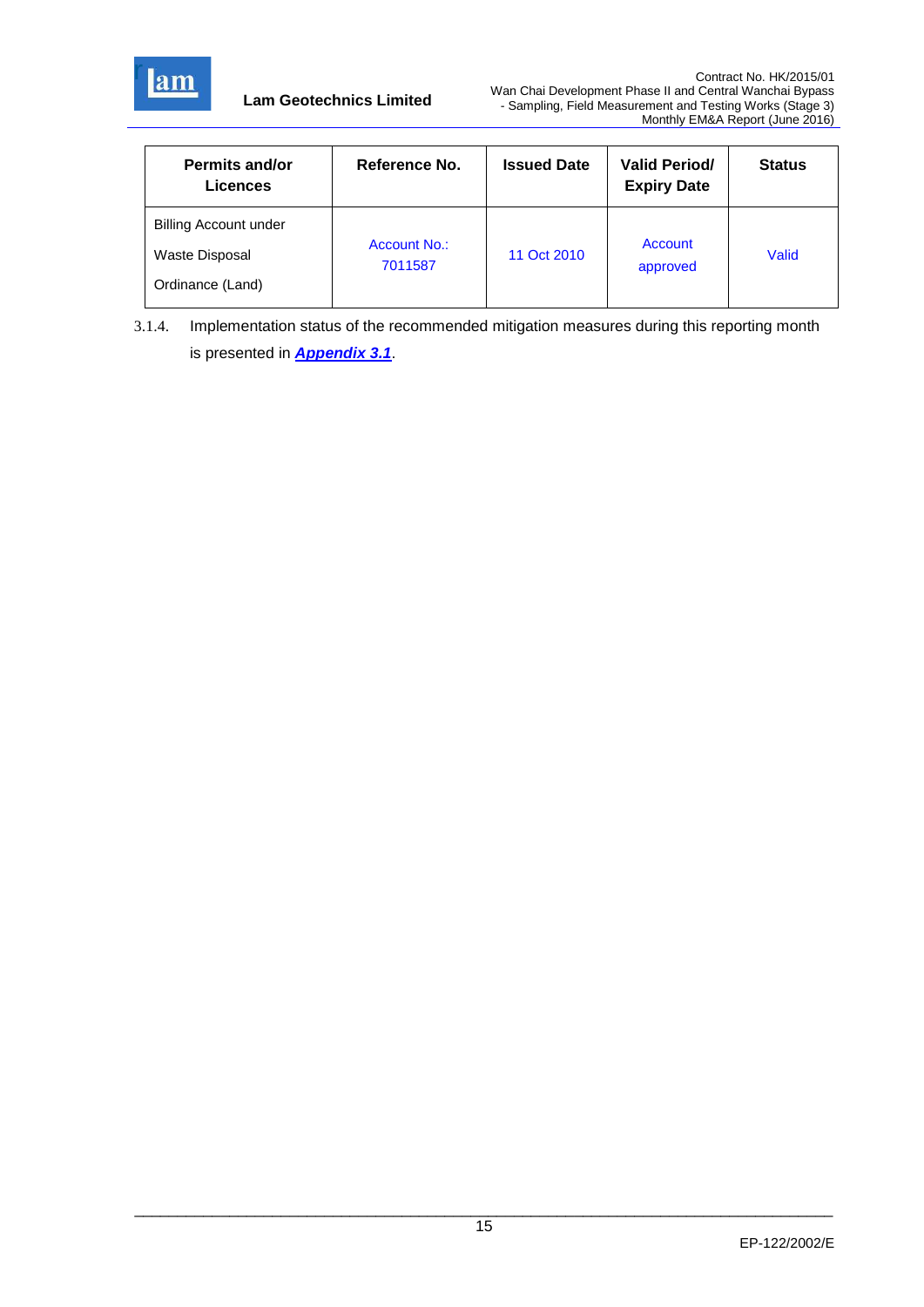

## **4 MONITORING REQUIREMENTS**

#### **4.1 Noise Monitoring**

#### NOISE MONITORING STATIONS

4.1.1. The continuous noise monitoring station for the Project is listed and shown in *Table 4.1* and *Figure 4.1.*. *Appendix 4.1* shows the established Action/Limit Levels for the monitoring works.

| <b>Table 4.1 Continuous Noise Monitoring Stations</b> |
|-------------------------------------------------------|
|-------------------------------------------------------|

| <b>District</b> | <b>Station</b>   | <b>Description</b> |
|-----------------|------------------|--------------------|
| Central         | ACL <sub>3</sub> | <b>City Hall</b>   |

#### NOISE MONITORING PARAMETERS, FREQUENCY AND DURATION

- 4.1.2. Continuous 24-hour noise monitoring shall be carried out at the designated monitoring stations. The following is an initial guide on the regular monitoring frequency for each station on a 24 hours daily basis when noise generating activities are underway:
	- One set of measurements between 0700 and 1900 hours on normal weekdays.
	- One set of measurements between 1900 and 2300 hours on normal weekdays and 0700 and 2300 hours on public holidays.
	- One set of measurements between 2300 and 0700 hours on next day on every day.
- 4.1.3. If construction works are extended to include works during the hours of 1900 0700 as well as public holidays and Sundays, additional weekly impact monitoring shall be carried out during respective restricted hours periods. Applicable permits under NCO shall be obtained by the Contractor.

## MONITORING EQUIPMENT

- 4.1.4. As referred to in the Technical Memorandum ™ issued under the NCO, sound level meters in compliance with the International Electrotechnical Commission Publications 651: 1979 (Type 1) and 804: 1985 (Type 1) specifications shall be used for carrying out the noise monitoring. Immediately prior to and following each noise measurement the accuracy of the sound level meter shall be checked using an acoustic calibrator generating a known sound pressure level at a known frequency. Measurements may be accepted as valid only if the calibration level from before and after the noise measurement agrees to within 1.0 dB.
- 4.1.5. Noise measurements shall not be made in fog, rain, wind with a steady speed exceeding 5 m/s or wind with gusts exceeding 10 m/s. The wind speed shall be checked with a portable wind speed meter capable of measuring the wind speed in m/s.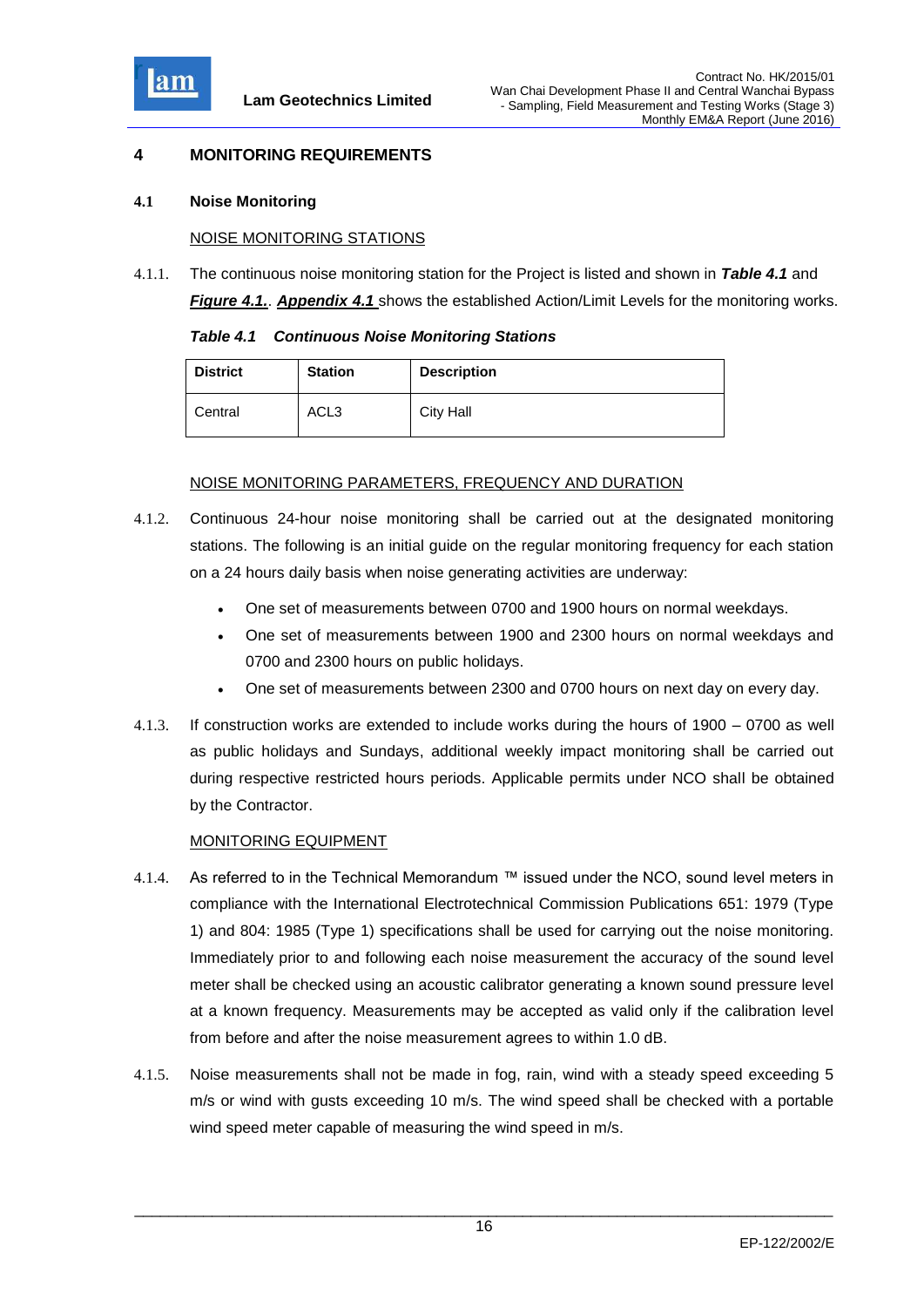

4.1.6. The sound level meter shall be checked using an acoustic calibrator generating a known sound pressure level at a known frequency before deployment to the site and during each site visit. Measurements will be accepted as valid only if the calibration level from before and after the noise measurement agrees to within 1.0 dB.

## **4.2 Air Quality Monitoring**

#### AIR QUALITY MONITORING STATIONS

4.2.1. The air quality monitoring stations for the Project are listed and shown in *Table 4.2* and *Figure 4.1*.. *Appendix 4.1* shows the established Action/Limit Levels for the monitoring works.

*Table 4.2 Air Quality Monitoring Stations*

| <b>Station ID</b> | <b>Description</b>                |
|-------------------|-----------------------------------|
| ACL <sub>1</sub>  | <b>City Hall</b>                  |
| ACL <sub>2a</sub> | Contractor HK/2012/08 Site Office |

#### AIR QUALITY MONITORING PARAMETERS, FREQUENCY AND DURATION

- 4.2.2. One-hour and 24-hour TSP levels should be measured to indicate the impacts of construction dust on air quality. The 24-hour TSP levels shall be measured by following the standard high volume sampling method as set out in the Title 40 of the Code of Federal Regulations, Chapter 1 (Part 50), Appendix B.
- 4.2.3. All relevant data including temperature, pressure, weather conditions, elapsed-time meter reading for the start and stop of the sampler, identification and weight of the filter paper, and any other local atmospheric factors affecting or affected by site conditions, etc., shall be recorded down in detail.
- 4.2.4. For regular impact monitoring, the sampling frequency of at least once in every six-days, shall be strictly observed at all the monitoring stations for 24-hour TSP monitoring. For 1-hour TSP monitoring, the sampling frequency of at least three times in every six-days should be undertaken when the highest dust impact occurs.

#### SAMPLING PROCEDURE AND MONITORING EQUIPMENT

- 4.2.5. High volume samplers (HVSs) in compliance with the following specifications shall be used for carrying out the 1-hour and 24-hour TSP monitoring:
	- $0.6 1.7$  m<sup>3</sup> per minute adjustable flow range;
	- Equipped with a timing / control device with  $+/-$  5 minutes accuracy for 24 hours operation;
	- Installed with elapsed-time meter with +/- 2 minutes accuracy for 24 hours operation;
	- Capable of providing a minimum exposed area of 406 cm2;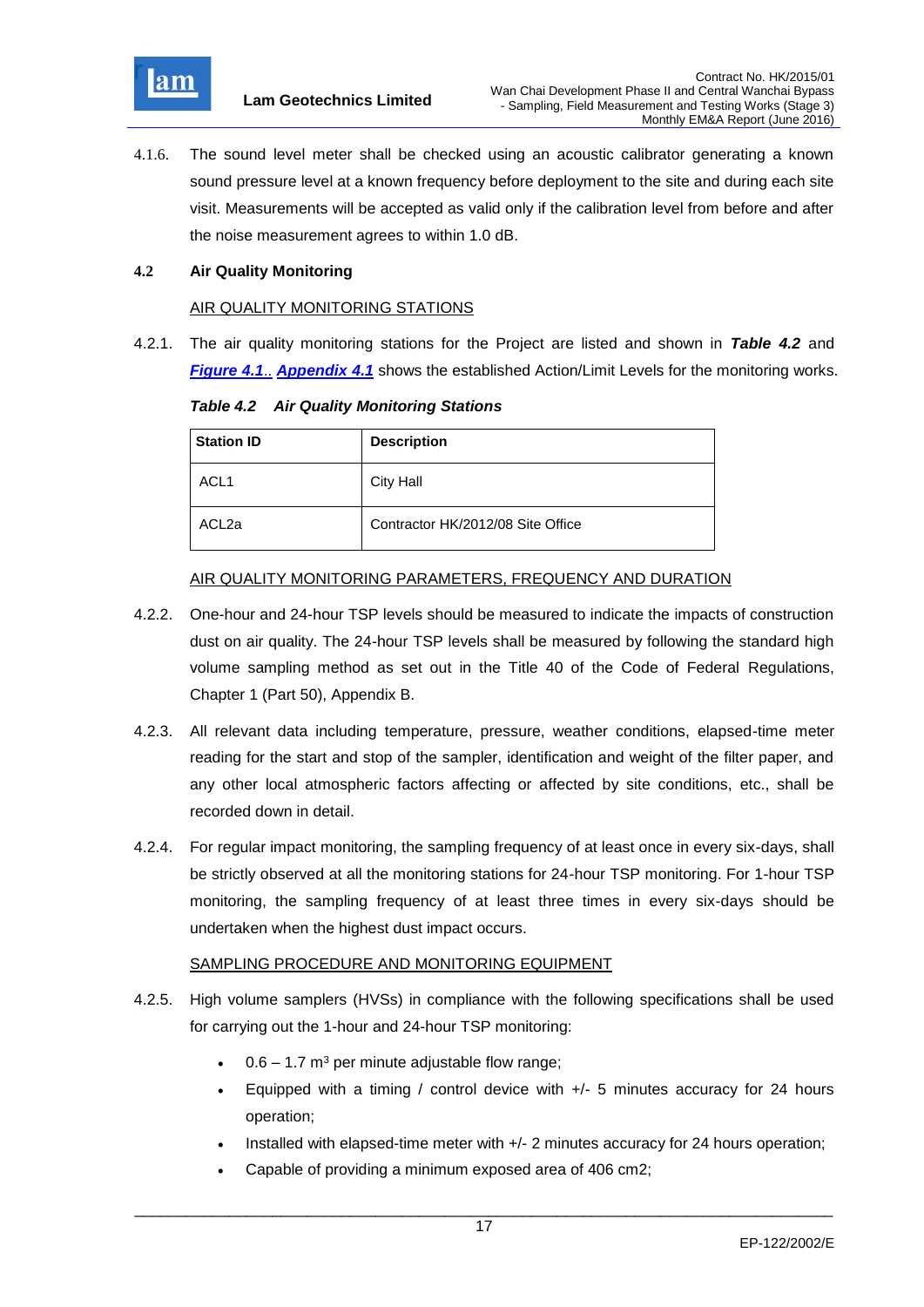

- Flow control accuracy: +/- 2.5% deviation over 24-hour sampling period;
- Equipped with a shelter to protect the filter and sampler;
- Incorporated with an electronic mass flow rate controller or other equivalent devices;
- Equipped with a flow recorder for continuous monitoring;
- Provided with a peaked roof inlet;
- Incorporated with a manometer;
- Able to hold and seal the filter paper to the sampler housing at horizontal position;
- Easily changeable filter; and
- Capable of operating continuously for a 24-hour period.
- 4.2.6. Initial calibration of dust monitoring equipment shall be conducted upon installation and thereafter at bi-monthly intervals. The transfer standard shall be traceable to the internationally recognized primary standard and be calibrated annually. The concern parties such as IEC shall properly document the calibration data for future reference. All the data should be converted into standard temperature and pressure condition.

#### LABORATORY MEASUREMENT / ANALYSIS

- 4.2.7. A clean laboratory with constant temperature and humidity control, and equipped with necessary measuring and conditioning instruments to handle the dust samples collected, shall be available for sample analysis, and equipment calibration and maintenance. The laboratory should be HOKLAS accredited.
- 4.2.8. Filter paper of size 8" x 10" shall be labelled before sampling. It shall be a clean filter paper with no pinholes, and shall be conditioned in a humidity-controlled chamber for over 24-hours and be pre-weighed before use for the sampling.
- 4.2.9. After sampling, the filter paper loaded with dust shall be kept in a clean and tightly sealed plastic bag. The filter paper shall then be returned to the laboratory for reconditioning in the humidity controlled chamber followed by accurate weighing by an electronic balance with readout down to 0.1 mg. The balance shall be regularly calibrated against a traceable standard.
- 4.2.10. All the collected samples shall be kept in a good condition for 6 months before disposal.
- 4.2.11. Current calibration certificates of equipment are presented in *Appendix 4.2*.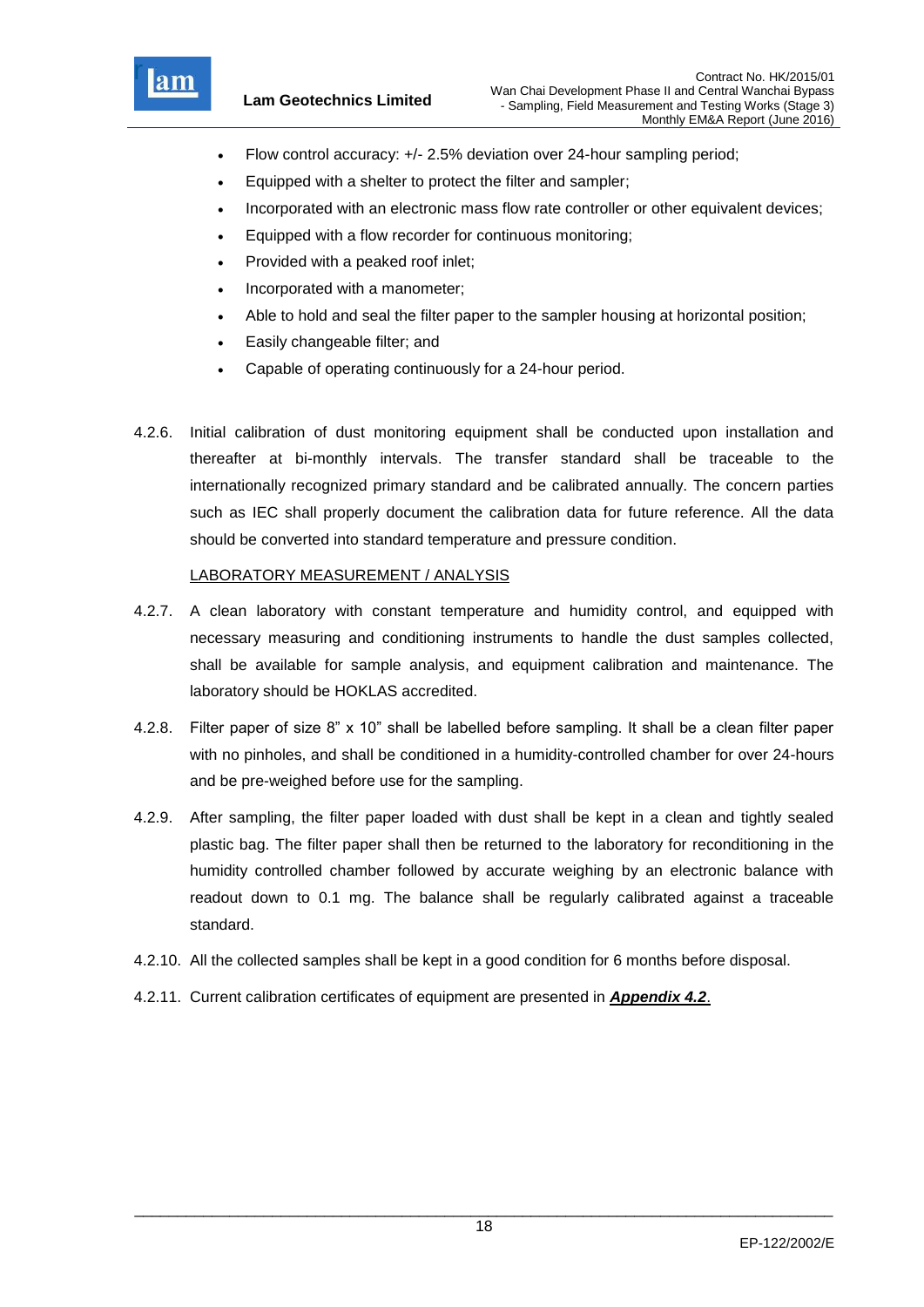

## **4.3 Water Quality Monitoring**

## WATER QUALITY MONITORING STATIONS

4.3.1 The water quality monitoring stations for the Project are listed and shown in *Table 4.3* and *Figure 4.1*. *Appendix 4.1* shows the established Action/Limit Levels for the monitoring works.

*Table 4.3 Water Quality Monitoring Stations*

| <b>Station ID</b>                   | <b>Description</b>                                                                    | <b>Easting</b> | <b>Northing</b> |  |  |  |
|-------------------------------------|---------------------------------------------------------------------------------------|----------------|-----------------|--|--|--|
|                                     | <b>Cooling Water Intakes</b>                                                          |                |                 |  |  |  |
| M5B                                 | Swire / Government Headquarters/<br>Tamar<br>Development/ MTRCL and HSBC Headquarters | 835169         | 816052          |  |  |  |
| <b>Culverts (Reference Station)</b> |                                                                                       |                |                 |  |  |  |
| Culvert J                           | <b>Culvert J Outfall Location</b>                                                     | 835082         | 816071          |  |  |  |

#### WATER QUALITY PARAMETERS

- 4.3.2. Monitoring of dissolved oxygen (DO), turbidity and suspended solids (SS) shall be carried out at WSD flushing water intakes and cooling water intakes. DO and Turbidity are measured insitu while SS is determined in laboratory.
- 4.3.3. In association with the water quality parameters, other relevant data shall also be measured, such as monitoring location/position, time, sampling depth, water temperature, pH, salinity, dissolved oxygen (DO) saturation, weather conditions, sea conditions, tidal stage, and any special phenomena and work underway at the construction site etc.

#### SAMPLING PROCEDURES AND MONITORING EQUIPMENT

4.3.4. The interval between two sets of monitoring should not be less than 36 hours except where there are exceedances of Action and/or Limit Levels, in which case the monitoring frequency will be increased. *Table 4.4* shows the proposed monitoring frequency and water quality parameters. Duplicate in-situ measurements and water sampling should be carried out in each sampling event. For selection of tides for in-situ measurement and water sampling, tidal range of individual flood and ebb tides should be not less than 0.5m.

| <b>Activities</b>                                   | Monitoring Frequency <sup>1</sup>                       | Parameters <sup>2</sup>                                                               |
|-----------------------------------------------------|---------------------------------------------------------|---------------------------------------------------------------------------------------|
| During the 4-week<br>baseline monitoring<br>period  | Three days per week, at mid-<br>flood and mid-ebb tides | Turbidity, Suspended Solids (SS), Dissolved<br>Oxygen (DO), pH, Temperature, Salinity |
| During marine<br>construction works                 | Three days per week, at mid-<br>flood and mid-ebb tides | Turbidity, Suspended Solids (SS), Dissolved<br>Oxygen (DO), pH, Temperature, Salinity |
| After completion of<br>marine construction<br>works | Three days per week, at mid-<br>flood and mid-ebb tides | Turbidity, Suspended Solids (SS), Dissolved<br>Oxygen (DO), pH, Temperature, Salinity |

*Table 4.4 Marine Water Quality Monitoring Frequency and Parameters*

\_\_\_\_\_\_\_\_\_\_\_\_\_\_\_\_\_\_\_\_\_\_\_\_\_\_\_\_\_\_\_\_\_\_\_\_\_\_\_\_\_\_\_\_\_\_\_\_\_\_\_\_\_\_\_\_\_\_\_\_\_\_\_\_\_\_\_\_\_\_\_\_\_\_\_\_\_\_\_\_\_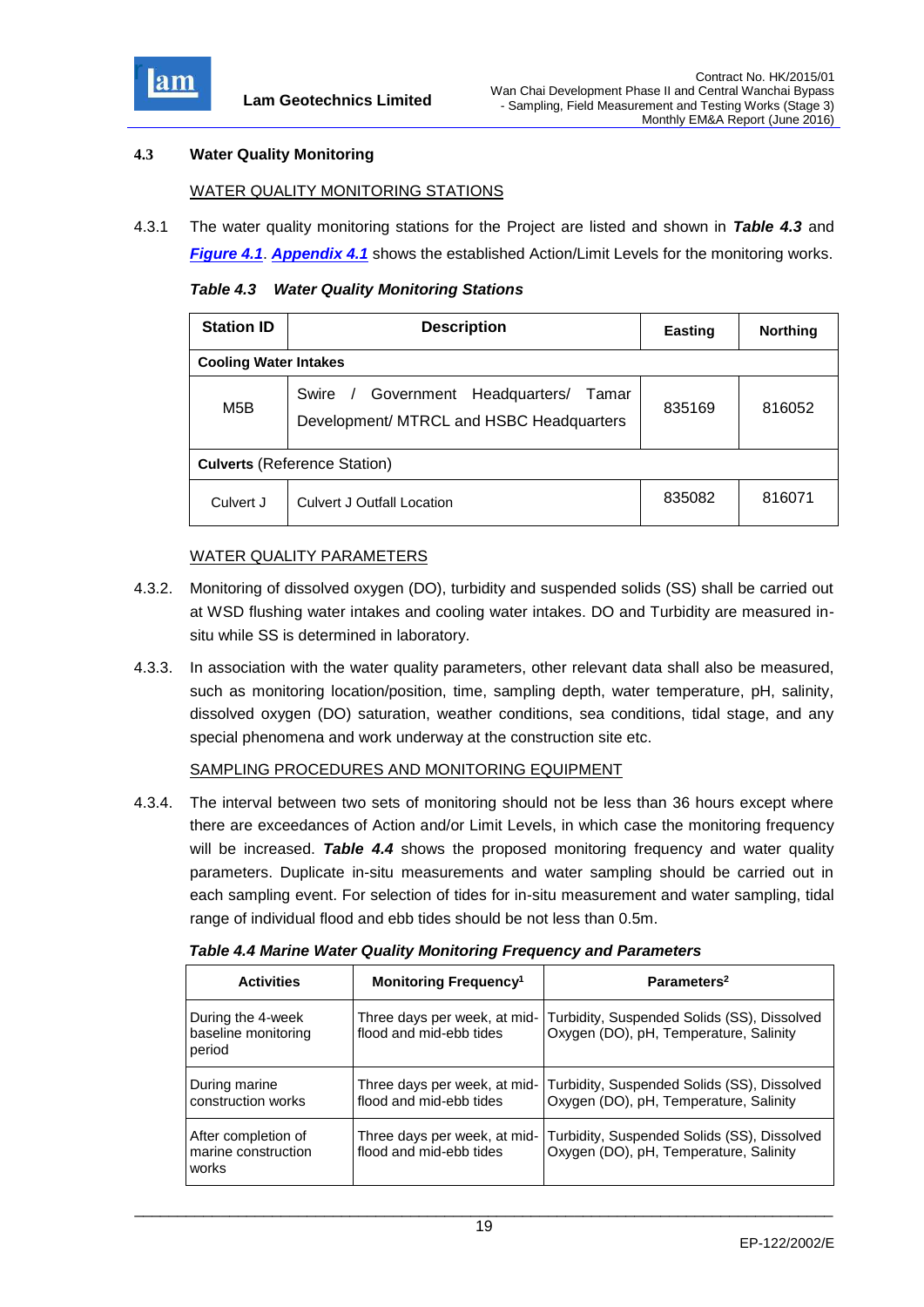

Notes:

- 1. For selection of tides for in-situ measurement and water sampling, tidal range of individual flood and ebb tides should be not less than 0.5m.
- 2. Turbidity should be measured in situ whereas SS should be determined by laboratory.

## DISSOLVED OXYGEN AND TEMPERATURE MEASURING EQUIPMENT

- 4.3.5. The instrument should be a portable, weatherproof dissolved oxygen measuring instrument complete with cable, sensor, comprehensive operation manuals, and use a DC power source. It should be capable of measuring:
	- a dissolved oxygen level in the range of 0-20 mg/l and 0-200% saturation
	- a temperature of 0-45 degree Celsius
- 4.3.6. It should have a membrane electrode with automatic temperature compensation complete with a cable. Sufficient stocks of spare electrodes and cables should be available for replacement where necessary. (e.g. YSI model 59 meter, YSI 5739 probe, YSI 5795A submersible stirrer with reel and cable or an approved similar instrument).
- 4.3.7. Should salinity compensation not be build-in in the DO equipment, in-situ salinity shall be measured to calibrate the DO equipment prior to each DO measurement.

#### TURBIDITY MEASUREMENT INSTRUMENT

4.3.8. The instrument should be a portable, weatherproof turbidity-measuring instrument complete with comprehensive operation manual. The equipment should use a DC power source. It should have a photoelectric sensor capable of measuring turbidity between 0-1000 NTU and be complete with a cable (e.g. Hach model 2100P or an approved similar instrument).

#### SAMPLER

4.3.9. A water sampler comprises a transparent PVC cylinder, with a capacity of not less than 2 litres, and can be effectively sealed with latex cups at both ends. The sampler should have a positive latching system to keep it open and prevent premature closure until released by a messenger when the sampler is at the selected water depth (e.g. Kahlsico Water Sampler or an approved similar instrument).

#### SAMPLE CONTAINER AND STORAGE

4.3.10. Water samples for suspended solids measurement should be collected in high-density polythene bottles, packed in ice (cooled to 4°C without being frozen), and delivered to ALS Technichem (HK) Pty Ltd. as soon as possible after collection for analysis.

#### WATER DEPTH DETECTOR

4.3.11. A portable, battery-operated echo sounder shall be used for the determination of water depth at each designated monitoring station. This unit can either be handheld or affixed to the bottom of the workboat, if the same vessel is to be used throughout the monitoring programme.

#### **SALINITY**

4.3.12. A portable salinometer capable of measuring salinity in the range of 0-40 ppt shall be provided for measuring salinity of the water at each of monitoring location.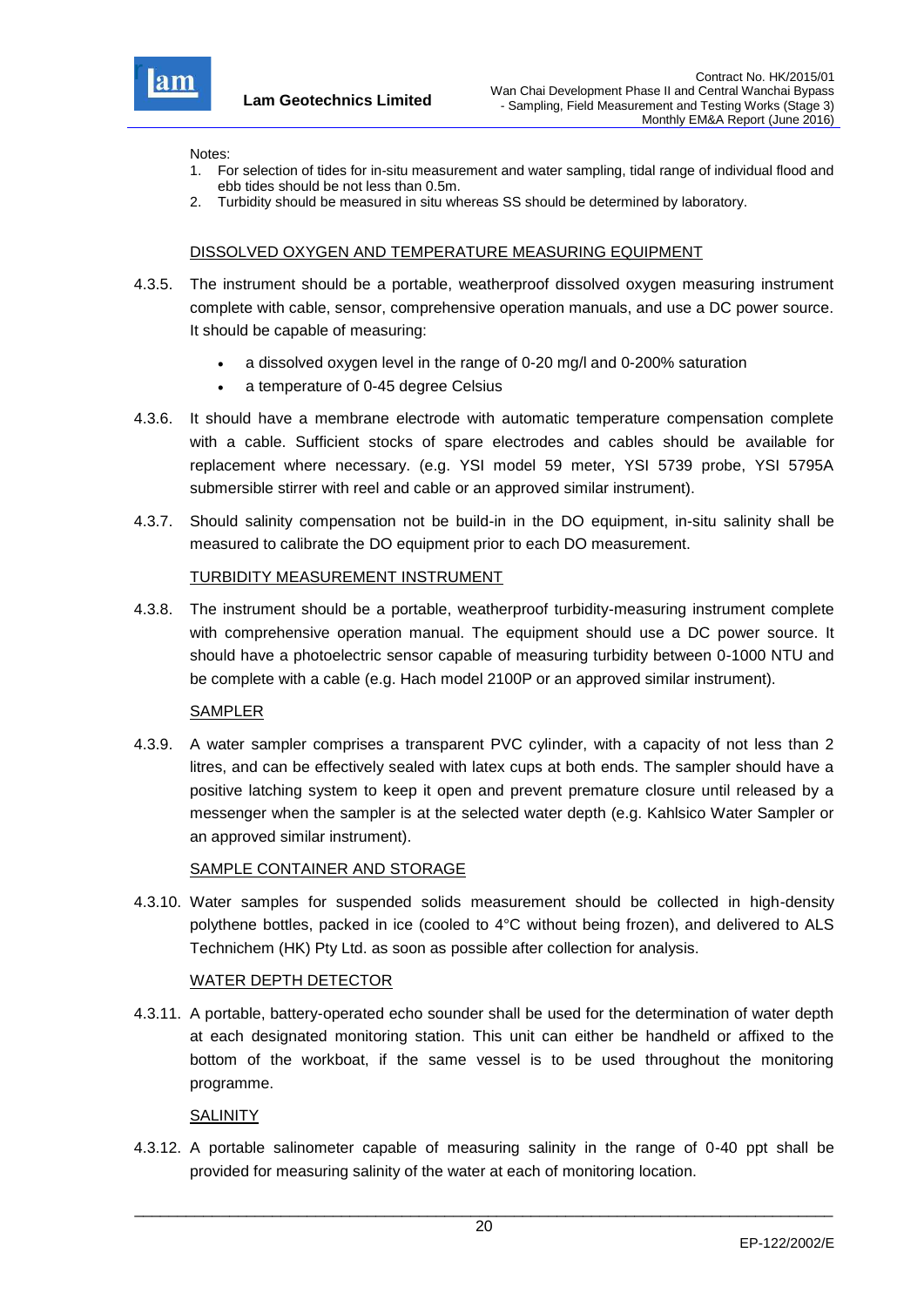

## MONITORING POSITION EQUIPMENT

4.3.13. A hand-held or boat-fixed type digital Global Positioning System (GPS) with waypoint bearing indication or other equivalent instrument of similar accuracy shall be provided and used during monitoring to ensure the monitoring vessel is at the correct location before taking measurements.

#### CALIBRATION OF IN-SITU INSTRUMENTS

- 4.3.14. All in-situ monitoring instrument shall be checked, calibrated and certified by a laboratory accredited under HOKLAS or equivalent before use, and subsequently re-calibrated at 3 monthly intervals throughout all stages of the water quality monitoring. Responses of sensors and electrodes should be checked with certified standard solutions before each use. Wet bulb calibration for a DO meter shall be carried out before measurement at each monitoring location.
- 4.3.15. For the on site calibration of field equipment by the ET, the BS 127:1993, "Guide to Field and on-site test methods for the analysis of waters" should be observed.
- 4.3.16. Sufficient stocks of spare parts should be maintained for replacements when necessary. Backup monitoring equipment shall also be made available so that monitoring can proceed uninterrupted even when some equipment is under maintenance, calibration, etc.
- 4.3.17. Current calibration certificates of equipments are presented in *Appendix 4.2*.

## LABORATORY MEASUREMENT / ANALYSIS

4.3.18. Analysis of suspended solids has been carried out in a HOKLAS accredited laboratory, ALS Technichem (HK) Pty Ltd. Water samples of about 1L shall be collected at the monitoring stations for carrying out the laboratory SS determination. The SS determination work shall start within 24 hours after collection of the water samples. The SS determination shall follow APHA 19ed or equivalent methods subject to the approval of IEC and EPD.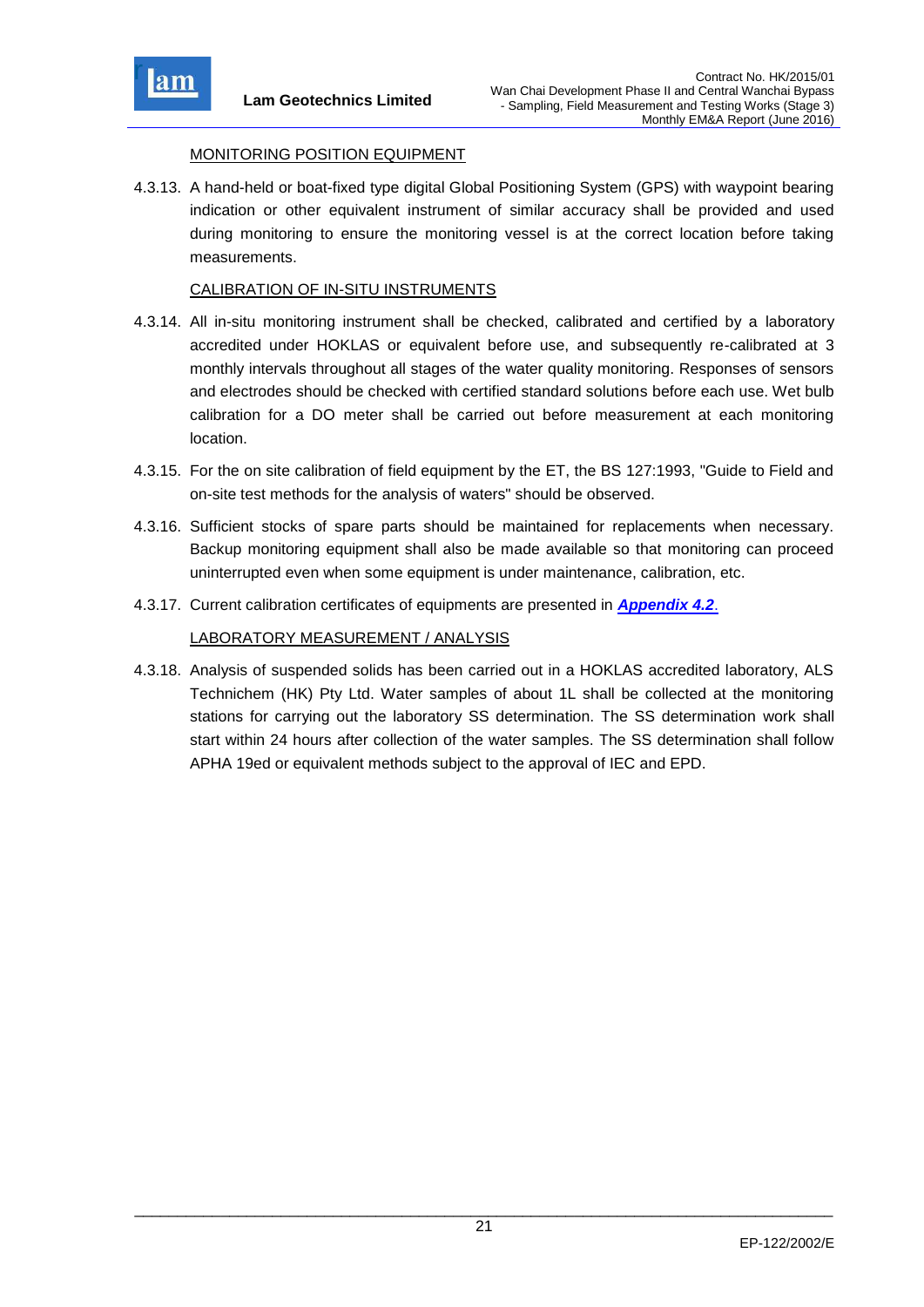

## **5 MONITORING RESULTS**

- 5.0.1. The environmental monitoring will be implemented based on the division of works areas of each designated project managed under different contracts with separate FEP applied by individual contractors. Overall layout showing work areas of various contracts, latest status of work commencement and monitoring stations is shown in *Figure 2.1* and *Figure 4.1*. The monitoring results are presented in according to the Individual Contract(s).
- 5.0.2. In the reporting month, the concurrent contracts are:
	- Contract no. HK/2012/08 Wan Chai Development Phase II Central Wan Chai Bypass at Wan Chai West.
	- Contract no. HY/2009/18 Central Wan Chai Bypass (CWB) Central Interchange
- 5.0.3. The environment monitoring schedules for reporting month and coming month are presented in *Appendix 5.1*.

#### **5.1 Noise Monitoring Results**

5.1.1 Due to safety concerned, the location of the continuous noise monitoring station at City Hall was finely adjusted to the roof of the City Hall, Low Block on 1 May 2013.

Contract no. HK/2012/08 – Wan Chai Development Phase II – Central – Wan Chai Bypass at Wan Chai West and Contract no. HY/2009/18 – Central – Wan Chai Bypass (CWB) – Central Interchange

5.1.2 The proposed division of noise monitoring stations is summarized in *Table 5.1* below.

# *Table 5.1 Continuous Noise Monitoring Stations for Contract no. HK/2012/08 and Contract no. HY/2009/18*

| Location ID   District   Description |         |           |
|--------------------------------------|---------|-----------|
| ACL3                                 | Central | City Hall |

*Remarks: Continuous noise monitoring results and graphical presentation for ACL3 during restricted hours and night time period are for information only.*

- 5.1.3 No action or limit level exceedance was recorded at ACL3 City Hall in the reporting period.
- 5.1.4 Continuous noise monitoring results measured in this reporting period are reviewed and summarized. Details of continuous noise monitoring results and graphical presentation can be referred to *Appendix 5.2*.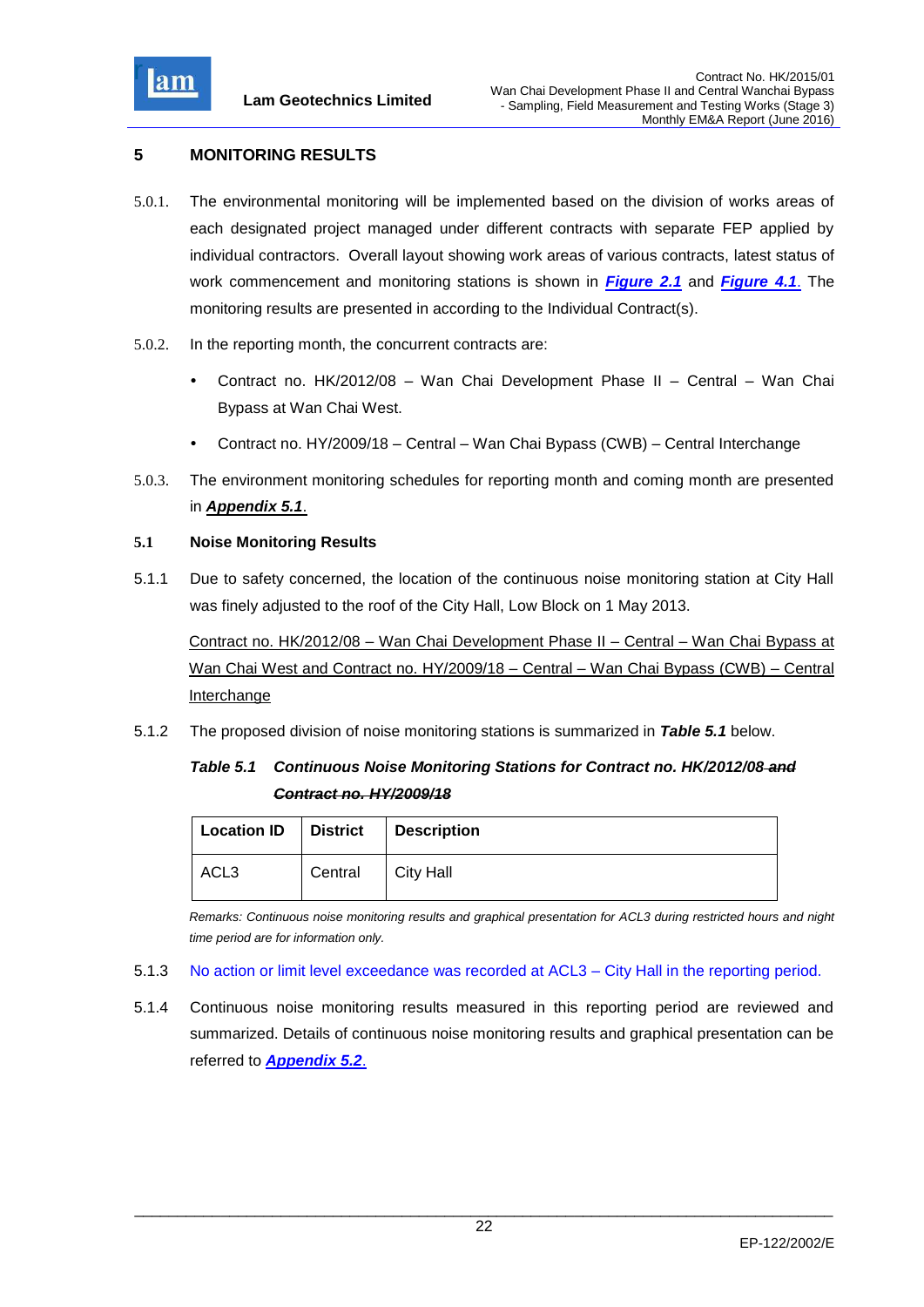

#### **5.2 Air Quality Monitoring Results**

- 5.2.1 Due to the defective electricity supply found at monitoring station ACL1 and the advice from City Hall Building Management, the air quality monitoring station ACL1 – City Hall was finely adjusted on 28 Feb 2014 to an alternate electricity supply.
- 5.2.2 Due to the large scale renovation works at People's Liberation Army Headquarter, a Proposal for Relocation of Air Quality Monitoring Station at People's Liberation Army Headquarter (ACL2) was formally submitted to EPD on 4th November, 2013.
- 5.2.3 The Proposal for Relocation of Air Quality Monitoring Station at People's Liberation Army Headquarter (ACL2) was approved by EPD on 27 November 2013.
- 5.2.4 According to the approved proposal for relocation of Air Quality Monitoring station, the action and limit levels of ACL2a shall adopt the reference monitoring result from the baseline air monitoring report for EP/364/2009 in 22 April 2010 in which approved by EPD.
- 5.2.5 The air quality monitoring at ACL2a Contractor HK/2012/08 Site Office was commenced on 7 December 2013.

 Contract no. HK/2012/08 – Wan Chai Development Phase II – Central – Wan Chai Bypass at Wan Chai West

5.2.6 The proposed division of air quality monitoring stations are summarized in *Table 5.2* below.

*Table 5.2 Air Quality Monitoring Station for Contract no. HK/2012/08*

| <b>Station</b>    | <b>Description</b>                |
|-------------------|-----------------------------------|
| ACL <sub>1</sub>  | <b>City Hall</b>                  |
| ACL <sub>2a</sub> | Contractor HK/2012/08 Site Office |

- 5.2.7 No action or limit level exceedance was recorded in the reporting month.
- 5.2.8 The air quality monitoring results measured in this reporting period are reviewed and summarized. Details of air quality monitoring results and graphical presentation can be referred in *Appendix 5.3*.

Contract no. HY/2009/18 – Central – Wan Chai Bypass (CWB) – Central Interchange

5.2.9 The proposed division of air quality monitoring stations are summarized in *Table 5.3* below.

*Table 5.3 Air Quality Monitoring Station for Contract no. HY/2009/18* 

| <b>Station</b>   | <b>Description</b> |
|------------------|--------------------|
| ACL <sub>1</sub> | <b>City Hall</b>   |

5.2.10 No action or limit level exceedance was recorded in the reporting month.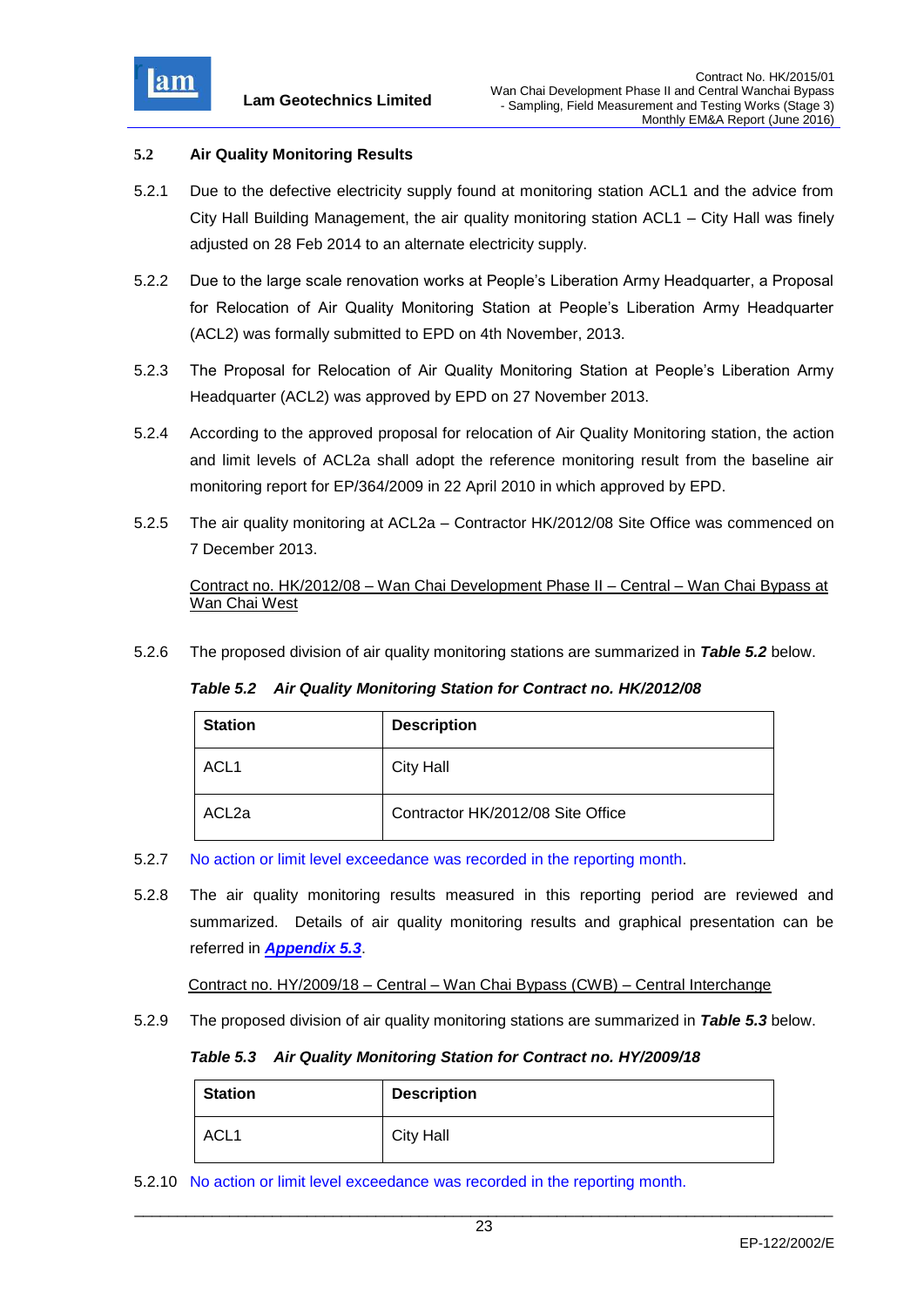

5.2.11 The air quality monitoring results measured in this reporting period are reviewed and summarized. Details of air quality monitoring results and graphical presentation can be referred in *Appendix 5.3*.

#### **5.3 Water Quality Monitoring Results**

 Contract no. HK/2012/08 – Wan Chai Development Phase II – Central – Wan Chai Bypass at Wan Chai West

5.3.1 The proposed division of water quality monitoring stations are summarized in *Table 5.4* below.

#### *Table 5.4 Water Quality Monitoring Station for Contract no. HK/2012/08*

| <b>Station ID</b>                   | <b>Description</b>                                                                 |  |  |  |  |
|-------------------------------------|------------------------------------------------------------------------------------|--|--|--|--|
| <b>Cooling Water Intakes</b>        |                                                                                    |  |  |  |  |
| M <sub>5</sub> B                    | Swire / Government Headquarters/ Tamar Development/ MTRCL<br>and HSBC Headquarters |  |  |  |  |
| <b>Culverts (Reference Station)</b> |                                                                                    |  |  |  |  |
| Culvert J                           | <b>Culvert J Outfall Location</b>                                                  |  |  |  |  |

- 5.3.2 Due to the hoisting of Amber Rainstorm Warning Signal, the water quality monitoring events on 6 June 2016 during ebb tide was cancelled.
- 5.3.3 Six action level exceedances of dissolved oxygen were recorded on 18 and 30 June 2016 during flood tide and 8, 10, 18 and 30 June 2016 during ebb tide in the reporting month. After the investigation, the exceedances were concluded as non-project related.
- 5.3.4 No marine works was conducted under Contract HK/2012/08 on 8 June 2016 during ebb tide while nearby culvert discharge was observed. Low SS level was recorded during monitoring period. In view of no marine activity was conducted and no exceedance was recorded on the subsequent monitoring, it was considered that the exceedances were not related to Project.
- 5.3.5 No marine works was conducted under Contract HK/2012/08 on 10 June 2016 during ebb tide while nearby culvert discharge was observed. Low SS level was recorded during monitoring period. In view of no marine activity was conducted and no exceedance was recorded on the subsequent monitoring, it was considered that the exceedances were not related to Project.
- 5.3.6 Removal of seawall blocks was conducted under Contract HK/2012/08 on 18 June 2016 during ebb tide. Contractor mitigation measures including deployment of localized silt curtain was in place. The construction area was located at downstream at M5B monitoring station. Low SS level was recorded during monitoring period. In view of the above, it was considered that the exceedance was not related to Project.
- 5.3.7 Removal of seawall blocks was conducted under Contract HK/2012/08 on 18 June 2016 during flood tide. Contractor mitigation measures including deployment of localized silt curtain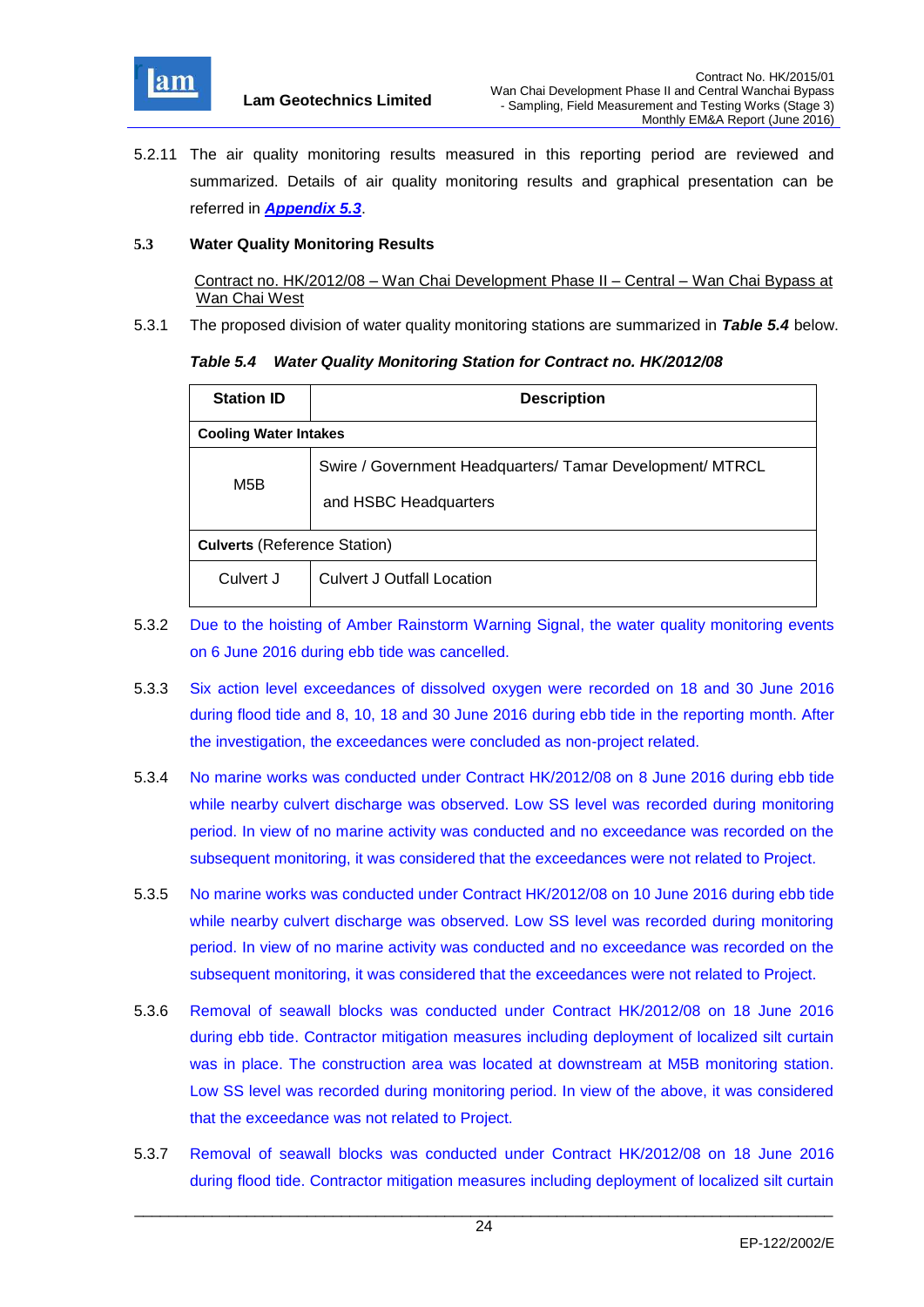was in place. Low SS level was recorded during monitoring period. In view of the above and no exceedance was recorded on subsequent monitoring, it was considered that the exceedance was not related to Project.

- 5.3.8 Handling of rockfill by derrick barge was conducted under Contract HK/2012/08 on 30 June 2016 during ebb tide. Contractor mitigation measures including deployment of localized silt curtain was in place. The construction area was located at downstream at M5B monitoring station. Low SS level was recorded during monitoring period. In view of the above, it was considered that the exceedance was not related to Project.
- 5.3.9 Handling of rockfill by derrick barge was conducted under Contract HK/2012/08 on 30 June 2016 during flood tide. Contractor mitigation measures including deployment of localized silt curtain was in place. Low SS level was recorded during monitoring period. In view of the above and no exceedance was recorded on the subsequent monitoring, it was considered that the exceedance was not related to Project.
- 5.3.10 Water quality monitoring results measured in this reporting period are reviewed and summarized. Detail of water quality monitoring results and graphical presentation can be referred in *Table 5.5* and *Appendix 5.4*

| <b>Contract</b> | <b>Water quality</b>  | Mid-flood     |    |    | Mid-ebb |    |  |    |  |
|-----------------|-----------------------|---------------|----|----|---------|----|--|----|--|
| No.             | monitoring<br>station | DO            |    | SS |         | DO |  | SS |  |
|                 |                       | AL.           | LL | AL | LL      | AL |  | AL |  |
| HK/2012/08      | M5B <sup>2</sup>      | $\mathcal{P}$ |    | 0  |         | 4  |  |    |  |
|                 | Culvert $J1$          |               |    |    |         |    |  |    |  |
| <b>Total</b>    |                       | 2             |    |    |         |    |  |    |  |

## *Table 5.5 Summary of Water Quality Monitoring Exceedance in Reporting Month*

Remarks<sup>1</sup>: Action or limit level are not applicable to reference station Culvert J.

Remarks<sup>2</sup>: Turbidity measurement are reported as reference.

## **5.4 Waste Monitoring Results**

 Contract no. HK/2012/08 – Wan Chai Development Phase II – Central – Wan Chai Bypass at Wan Chai West

5.4.1 Inert and non-inert C&D wastes were disposed in this reporting month. Details of the waste flow table are summarized in *Table 5.6*

\_\_\_\_\_\_\_\_\_\_\_\_\_\_\_\_\_\_\_\_\_\_\_\_\_\_\_\_\_\_\_\_\_\_\_\_\_\_\_\_\_\_\_\_\_\_\_\_\_\_\_\_\_\_\_\_\_\_\_\_\_\_\_\_\_\_\_\_\_\_\_\_\_\_\_\_\_\_\_\_\_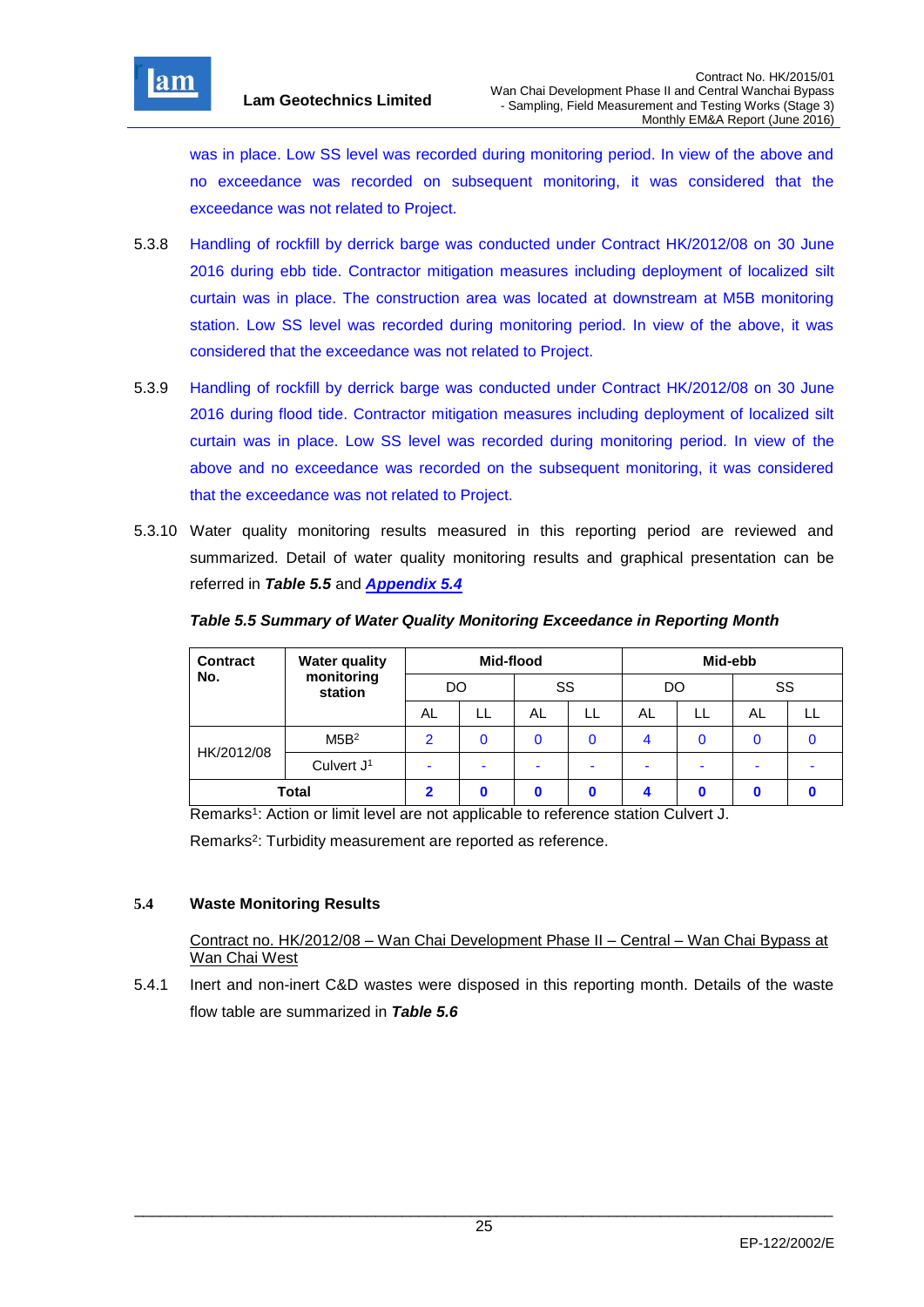

| <b>Waste Type</b>                                                         | <b>Quantity this</b><br>month | <b>Cumulative</b><br>Quantity-to-Date | <b>Disposal / Dumping</b><br><b>Grounds</b> |  |
|---------------------------------------------------------------------------|-------------------------------|---------------------------------------|---------------------------------------------|--|
| <b>Inert C&amp;D materials</b><br>disposed, m3                            | 175<br>14                     | 7536<br>49588                         | <b>TM38</b><br><b>TKO137</b>                |  |
| Inert C&D materials<br>recycled, m3                                       | <b>NIL</b>                    | <b>NIL</b>                            | <b>NIL</b>                                  |  |
| <b>Non-inert C&amp;D materials</b><br>disposed, m3                        | 100                           | 1450                                  | <b>SENT Landfill</b>                        |  |
| <b>Non-inert C&amp;D materials</b><br><b>NIL</b><br>recycled, m3          |                               | <b>NIL</b>                            | <b>NIL</b>                                  |  |
| <b>Chemical waste</b><br>disposed, kg                                     | <b>NIL</b>                    | <b>NIL</b>                            | <b>NIL</b>                                  |  |
| <b>Marine Sediment</b><br>(Type 1 – Open Sea<br>Disposal), m <sup>3</sup> | $\mathbf 0$<br>(Bulk volume)  | $\mathbf 0$<br>(Bulk volume)          | South of Cheung Chau                        |  |
| <b>Marine Sediment</b><br>(Type 2), $m3$                                  | $\mathbf{0}$<br>(Bulk volume) | $\mathbf{0}$<br>(Bulk volume)         | South of The Brothers                       |  |

#### *Table 5.6 Details of Waste Disposal for Contract no. HK/2012/08*

Contractor no. HY/2009/18 – Central – Wan Chai Bypass (CWB) – Central Interchange

5.4.2 Inert and non-inert C&D wastes were disposed in this reporting month. Details of the waste flow table are summarized in *Table 5.7*

*Table 5.7 Details of Waste Disposal for Contract no. HY/2009/18* 

| <b>Waste Type</b>                                  | <b>Quantity this</b><br>month | <b>Cumulative</b><br><b>Quantity-to-Date</b> | <b>Disposal / Dumping</b><br><b>Grounds</b> |
|----------------------------------------------------|-------------------------------|----------------------------------------------|---------------------------------------------|
| Inert C&D materials<br>disposed, m3                | <b>NIL</b>                    | <b>NIL</b>                                   | <b>NIL</b>                                  |
| <b>Inert C&amp;D materials</b><br>recycled, m3     | <b>NIL</b>                    | <b>NIL</b>                                   | <b>NIL</b>                                  |
| <b>Non-inert C&amp;D materials</b><br>disposed, m3 | <b>NIL</b>                    | <b>NIL</b>                                   | <b>NIL</b>                                  |
| <b>Non-inert C&amp;D materials</b><br>recycled, m3 | <b>NIL</b>                    | <b>NIL</b>                                   | <b>NIL</b>                                  |
| <b>Chemical waste</b><br>disposed, kg              | <b>NIL</b>                    | <b>NIL</b>                                   | <b>NIL</b>                                  |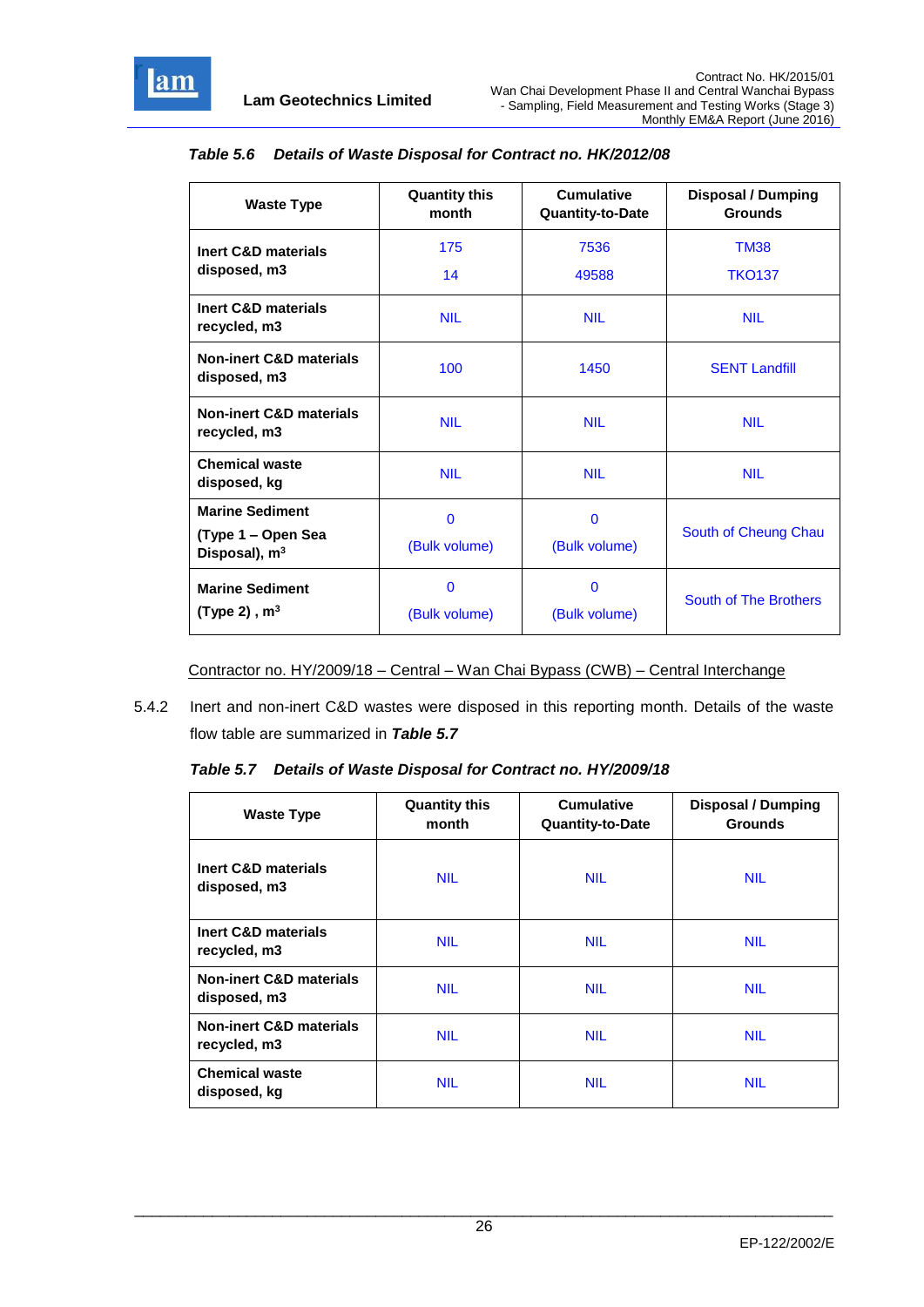

#### **6 Compliance Audit**

6.0.1 The Event Action Plan for construction noise, air and water quality are presented in **Appendix 6.1.**

#### **6.1 Noise Monitoring**

 Contract no. HK/2012/08 – Wan Chai Development Phase II – Central – Wan Chai Bypass at Wan Chai West

6.1.1 No action or limit level exceedance was recorded at ACL3 – City Hall in the reporting month.

Contract no. HY/2009/18 – Central – Wan Chai Bypass (CWB) – Central Interchange

6.1.2 No action or limit level exceedance was recorded at ACL3 – City Hall in the reporting month.

#### **6.2 Air Quality Monitoring**

 Contract no. HK/2012/08 – Wan Chai Development Phase II – Central – Wan Chai Bypass at Wan Chai West

6.2.1. No action or limit level exceedance was recorded in the reporting month.

Contract no. HY/2009/18 – Central – Wan Chai Bypass (CWB) – Central Interchange

6.2.2. No action or limit level exceedance was recorded in the reporting month.

#### **6.3 Water Quality Monitoring**

 Contract no. HK/2012/08 – Wan Chai Development Phase II – Central – Wan Chai Bypass at Wan Chai West

- 6.3.1 Due to the hoisting of Amber Rainstorm Warning Signal, the water quality monitoring events on 6 June 2016 during ebb tide was cancelled.
- 6.3.2 Six action level exceedances of dissolved oxygen were recorded on 18 and 30 June 2016 during flood tide and 8, 10, 18 and 30 June 2016 during ebb tide in the reporting month. After the investigation, the exceedances were concluded as non-project related
- **6.4 Review of the Reasons for and the Implications of Non-compliance**
- 6.4.1 There was no non-compliance from the site audits in the reporting period. The observations and recommendations made in each individual site audit session were presented in Section 8.

#### **6.5 Summary of action taken in the event of and follow-up on non-compliance**

6.5.1 There was no particular action taken since no non-compliance was recorded from the site audits in the reporting period.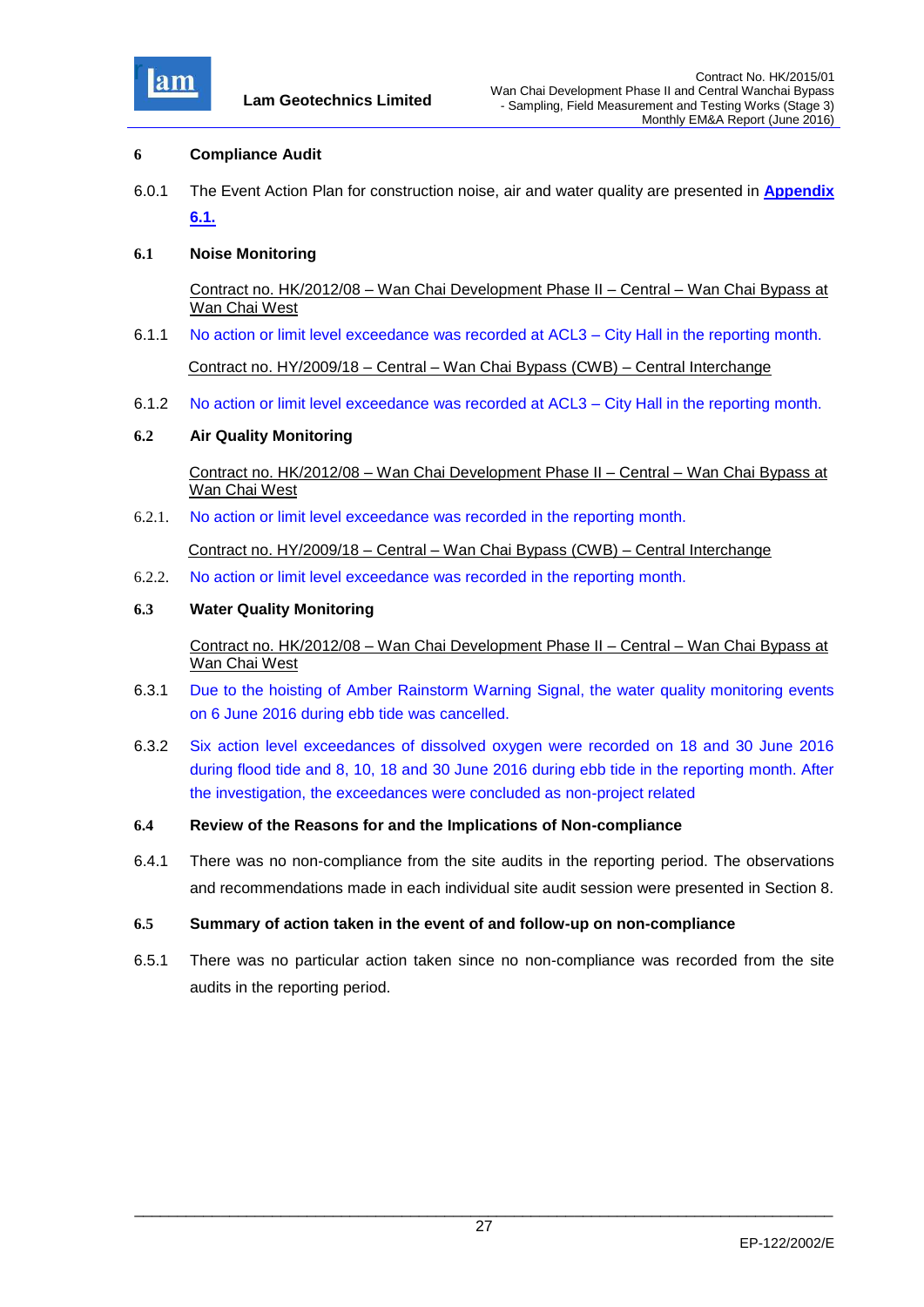

# **7 CUMULATIVE CONSTRUCTION IMPACT DUE TO THE CONCURRENT PROJECTS**

- 7.0.1. This section addresses the relevant cumulative construction impact due to the concurrent activities of the current projects including the Central Reclamation Phase III (CRIII), Wan Chai Development Phase II (WDII), Central-WanChai Bypass (CWB), Island Eastern Corridor Link projects (IECL) and Wan Chai Development Phase II – Central – Wan Chai Bypass at Wan Chai East (CWB Tunnel).
- 7.0.2. According to the Final EM&A report of Central Reclamation Phase III (CRIII) for Contract HK 12/02, the major construction activities were completed by end of January 2014 and no construction activities were undertaken thereafter and the water quality monitoring was completed in October 2011. As such, it is considered that there were no cumulative construction impact due to the concurrent activities of the current projects with the Central Reclamation Phase III (CRIII) undertaken by contractor HK12/02 in the reporting month.
- 7.0.3. According to the construction programme of Central-Wanchai Bypass at Wanchai West at the Central Reclamation Phase III area, structural works for tunnel construction, roadworks, drainage works and seawall modification were performed in June 2016 reporting month. As no project related exceedance were recorded during the reporting period, cumulative construction impact due to the concurrent activities of the current projects with the Central Reclamation Phase III (CRIII) was considered as insignificant.
- 7.0.4. According to the construction programme of Wan Chai Development Phase II, Central-Wan Chai Bypass and Island Eastern Corridor Link projects, the major construction activities under Wan Chai Development Phase II were tunnel and backfilling works at Wan Chai East and culvert construction, tunnel construction and ELS works at Wan Chai West. The major construction activities under Central-Wan Chai Bypass and Island Eastern Corridor Link Projects were road works and ventilation building construction at Central Interchange, temporary reclamation removal works at Ex-PCWAW, ELS works and retaining wall construction at Victoria Park, ELS works and tunnel works at TS3; bridge construction, piling and tunnel works at North Point area in the reporting month. In addition, other non-Wan Chai Development Phase II, Central-Wan Chai Bypass and Island Eastern Corridor Link projects was observed undertaken at Wan Chai North and North Point area.
- 7.0.5. No significant air impact from construction activities was anticipated in the reporting month. Besides, no project related exceedance was recorded during the water, air and noise environmental monitoring events in the reporting month. Thus, it is evaluated that the cumulative construction impact from the concurrent projects including Central Reclamation Phase III (CRIII), Wan Chai Development Phase II (WDII), Central-WanChai Bypass (CWB), Island Eastern Corridor Link projects (IECL) was insignificant.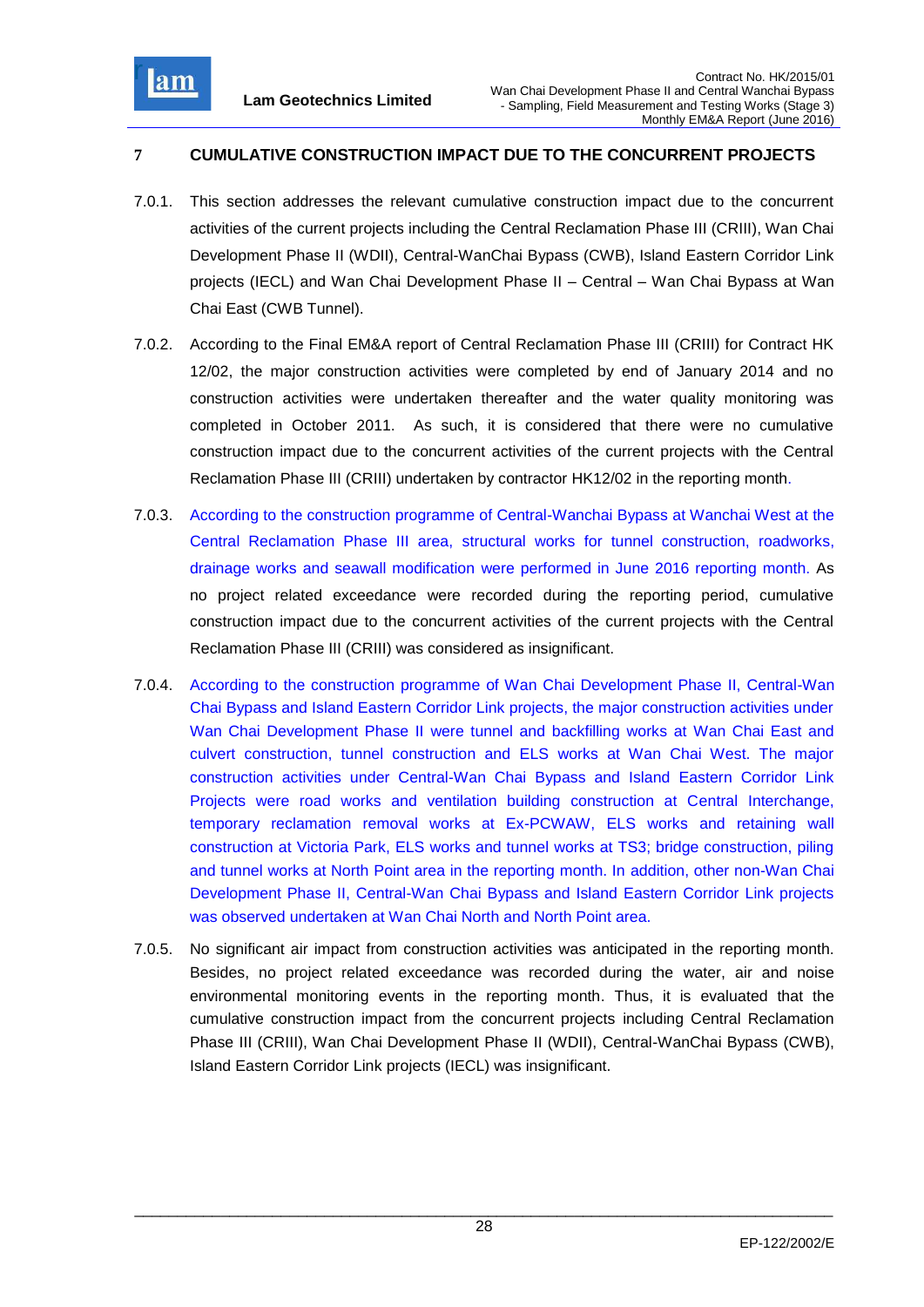

## **8 ENVIRONMENTAL SITE AUDIT**

8.1.1 During this reporting month, four weekly site inspections were carried out on 7, 14, 21 and 28 June 2016 for Contract no. HK/2012/08. No observation was found during the reporting period.

*Table 8.1 Summary of Environmental Inspections for Contract no. HK/2012/08*

| <b>Item</b>        | Date | <b>Observations</b>                                                | <b>Action taken by</b><br><b>Contractor</b>                         | <b>Outcome</b>                                     |
|--------------------|------|--------------------------------------------------------------------|---------------------------------------------------------------------|----------------------------------------------------|
| 160526 1 26/5/2016 |      | Stockpile from road works<br>from Lung Wo Road shall<br>be covered | Stockpile was<br>observed removed at<br>Lung Wo Road works<br>area. | <b>Completion as</b><br>observed on 7 June<br>2016 |

8.1.2 During this reporting month, five weekly site inspections were carried out on 2, 10, 17, 23 and 30 June 2016 for Contract no. HY/2009/18. No observation was found during the reporting month.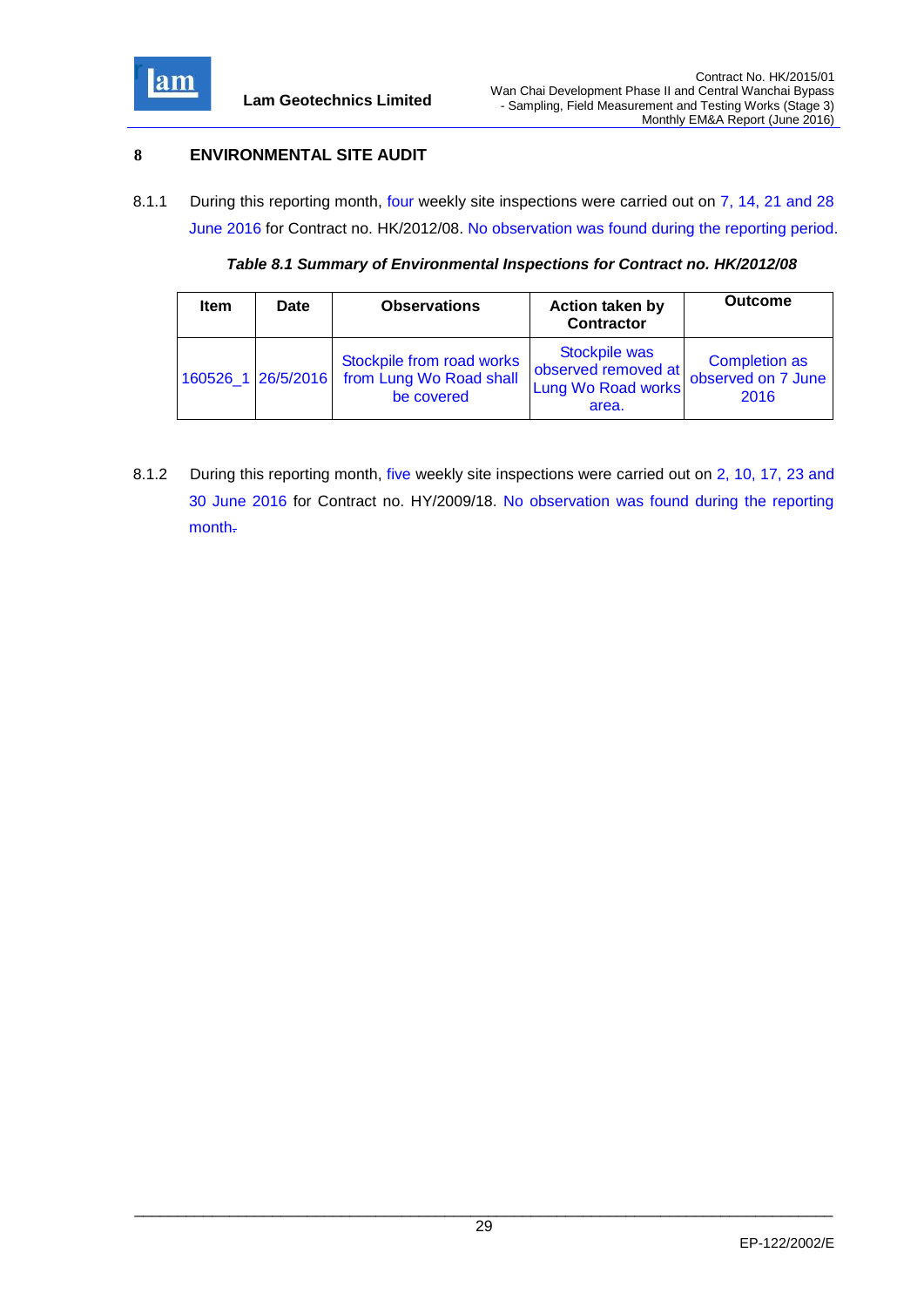

## **9 COMPLAINTS, NOTIFICATION OF SUMMONS AND PROSECUTION**

- 9.1.1 No environmental complaint was received in this reporting month.
- 9.1.2 The details of cumulative complaint log and updated summary of complaints are presented in *Appendix 9.1*
- 9.1.3 Cumulative statistic on complaints and successful prosecutions are summarized in *Table 9.1* and *Table 9.2* respectively.

| <b>Table 9.1 Cumulative Statistics on Complaints</b> |
|------------------------------------------------------|
|                                                      |

| <b>Reporting Period</b> | <b>No. of Complaints</b> |
|-------------------------|--------------------------|
| July 2013 - May 2016    | 3                        |
| <b>June 2016</b>        |                          |
| Total                   | З                        |

#### *Table 9.2 Cumulative Statistics on Successful Prosecutions*

| <b>Environmental</b><br><b>Parameters</b> | <b>Cumulative No.</b><br><b>Brought Forward</b> | <b>No. of Successful</b><br><b>Prosecutions this</b><br>month (Offence Date) | <b>Cumulative No.</b><br>Project-to-Date |
|-------------------------------------------|-------------------------------------------------|------------------------------------------------------------------------------|------------------------------------------|
| Air                                       |                                                 | U                                                                            |                                          |
| Noise                                     | O                                               | O                                                                            | O                                        |
| Water                                     | O                                               | 0                                                                            | 0                                        |
| Waste                                     | O                                               | 0                                                                            | 0                                        |
| Total                                     | n                                               |                                                                              |                                          |